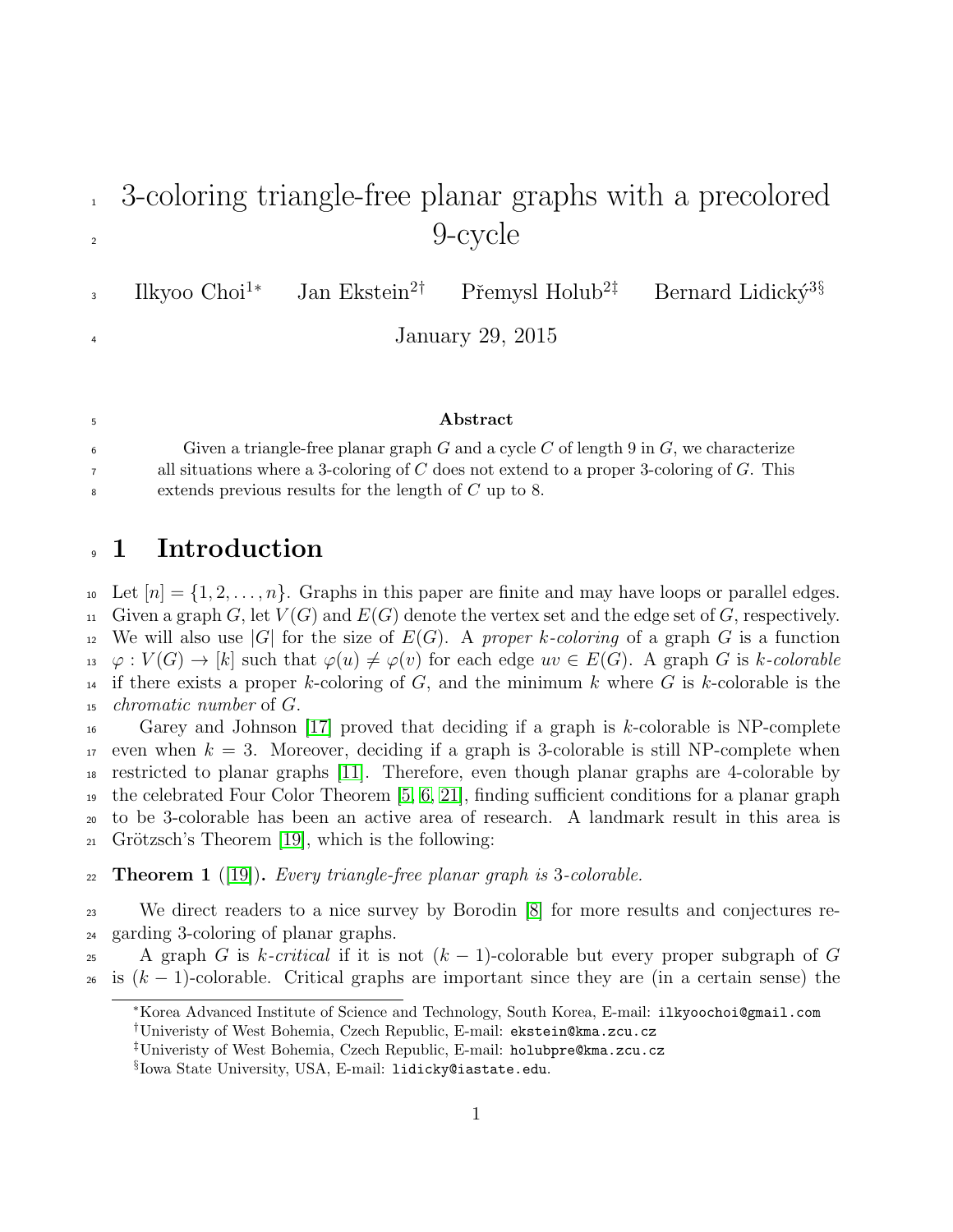minimal obstacles in reducing the chromatic number of a graph. Numerous coloring algo- rithms are based on detecting critical subgraphs. Despite its importance, there is no known 29 characterization of k-critical graphs when  $k \geq 4$ . On the other hand, there has been some <sup>30</sup> success regarding 4-critical planar graphs. Extending Theorem [1,](#page-0-0) the Grünbaum–Aksenov Theorem [\[1,](#page-24-0) [7,](#page-25-4) [20\]](#page-26-3) states that a planar graph with at most three triangles is 3-colorable, and we know that there are infinitely many 4-critical planar graphs with four triangles. Borodin, <sup>33</sup> Dvořák, Kostochka, Lidický, and Yancey [\[9\]](#page-25-5) were able to characterize all 4-critical planar graphs with four triangles. Given a graph G and a proper subgraph C of G, we say G is C-critical for k-coloring

36 if for every proper subgraph H of G where  $C \subseteq H$ , there exists a proper k-coloring of C  $37$  that extends to a proper k-coloring of H, but does not extend to a proper k-coloring of 38 G. Roughly speaking, a C-critical graph for k-coloring is a minimal obstacle when trying 39 to extend a proper k-coloring of C to a proper k-coloring of the entire graph. Note that  $\mu$ <sub>40</sub>  $(k+1)$ -critical graphs are exactly the C-critical graphs for k-coloring with C being the empty <sup>41</sup> graph.

 $\mu_{42}$  In the proof of Theorem [1,](#page-0-0) Grötzsch actually proved that any proper coloring of a 4-cycle <sup>43</sup> or a 5-cycle extends to a proper 3-coloring of a triangle-free planar graph. This implies that <sup>44</sup> there are no triangle-free planar graphs that are C-critical for 3-coloring when C is a face <sup>45</sup> of length 4 or 5. This sparked the interest of characterizing triangle-free planar graphs that <sup>46</sup> are C-critical for 3-coloring when C is a face of longer length. Since we deal with 3-coloring <sup>47</sup> triangle-free planar graphs in this paper, from now on, we will write "C-critical" instead of <sup>48</sup> "C-critical for 3-coloring" for the sake of simplicity.

 The investigation was first done on planar graphs with girth 5. Walls [\[24\]](#page-26-4) and Thomassen [\[22\]](#page-26-5) independently characterized C-critical planar graphs with girth 5 when C is a face of length  $_{51}$  at most 11. The case when C is a 12-face was initiated in [\[22\]](#page-26-5), but a complete characteri- zation was given by Dvoˇr´ak and Kawarabayashi in [\[13\]](#page-25-6). Moreover, a recursive approach to identify all C-critical planar graphs with girth 5 when C is a face of any given length is given  $_{54}$  in [\[13\]](#page-25-6). Dvořák and Lidický [\[12\]](#page-25-7) implemented the algorithm from [12] and used a computer to generate all C-critical graphs with girth 5 when C is a face of length at most 16. The graphs were generated then used to reveal some structure of 4-critical graphs on surfaces without short contractible cycles. It would be computationally feasible to generate graphs with girth 5 even with C larger than 16.

<sup>59</sup> The situation for planar graphs with girth 4, which are triangle-free planar graphs, is  $\omega$  more complicated since the list of C-critical graphs is not finite when C has size at least  $6.$  We already mentioned that there are no C-critical triangle-free planar graphs when C  $62$  is a face of length 4 or 5. An alternative proof of the case when C is a 5-face was given  $\epsilon_{\rm s}$  by Aksenov [\[1\]](#page-24-0). Gimbel and Thomassen [\[18\]](#page-26-6) not only showed that there exists a C-critical  $\frac{64}{100}$  triangle-free planar graph when C is a 6-face, but also characterized all of them.

65 Theorem 2 (Gimbel and Thomassen [\[18\]](#page-26-6)). Let G be a plane triangle-free graph with outer 66 face bounded by a cycle  $C = c_1c_2 \ldots$  of length at most 6. The graph G is C-critical if and  $\sigma$  only if C is a 6-cycle, all internal faces of G have length exactly four and G contains no 68 separating 4-cycles. Furthermore, if  $\varphi$  is a 3-coloring of  $G[V(C)]$  that does not extend to a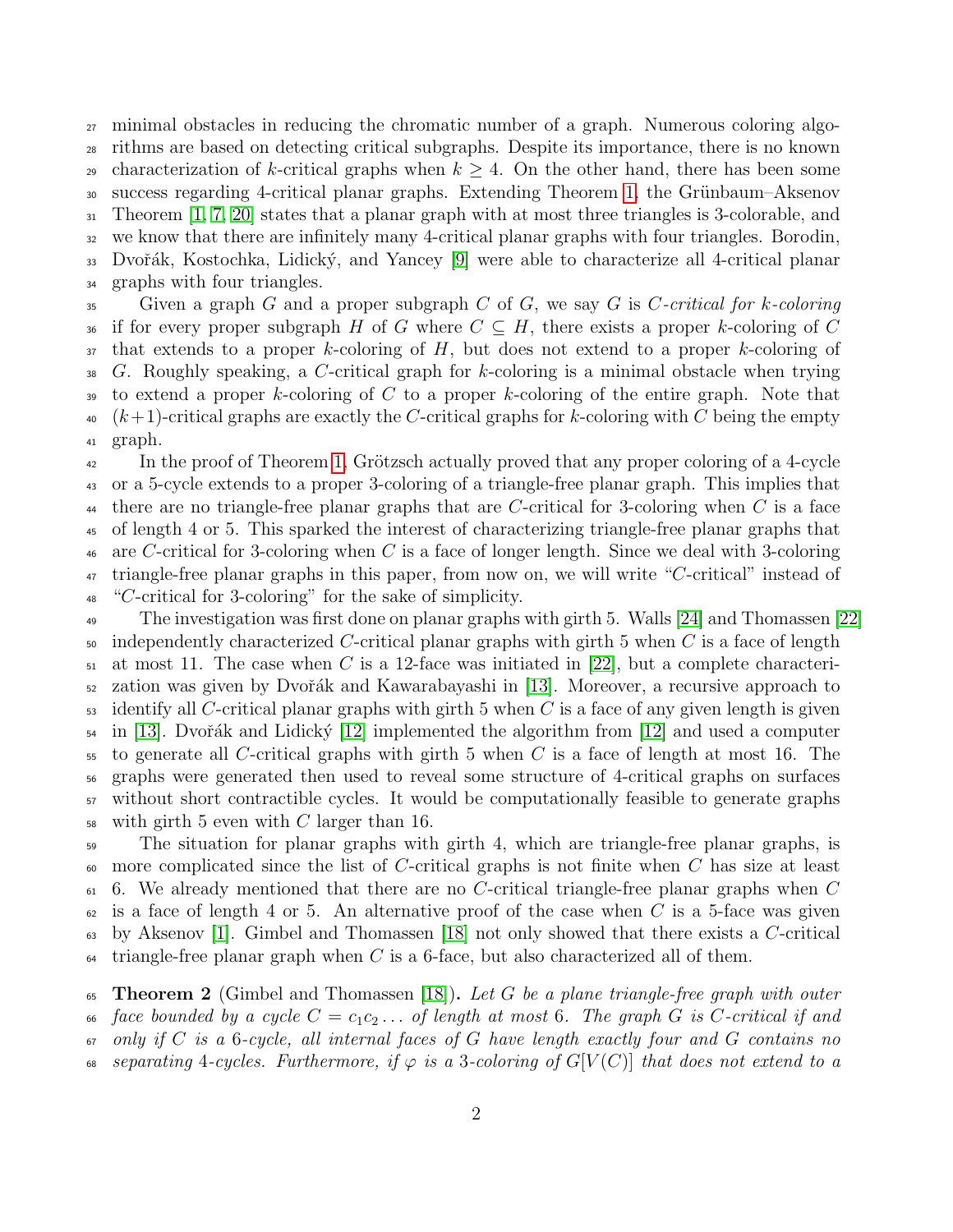

<span id="page-2-0"></span>Figure 1: Critical graphs with a precolored 7-face.

69 3-coloring of G, then  $\varphi(c_1) = \varphi(c_4)$ ,  $\varphi(c_2) = \varphi(c_5)$  and  $\varphi(c_3) = \varphi(c_6)$ .

 $\alpha$  Aksenov, Borodin, and Glebov [\[3\]](#page-25-8) independently proved the case when C is a 6-face using  $\pi$  the discharging method, and also characterized all C-critical triangle-free planar graphs when  $\tau_2$  C is a 7-face in [\[4\]](#page-25-9). The case where C is a 7-face was used in [\[9\]](#page-25-5).

 $\tau_3$  Theorem 3 (Aksenov, Borodin, and Glebov [\[3\]](#page-25-8)). Let G be a plane triangle-free graph with <sup>74</sup> outer face bounded by a cycle  $C = c_1 \ldots c_7$  of length 7. The graph G is C-critical and  $\psi$  $\tau_5$  is a 3-coloring of C that does not extend to a 3-coloring of G if and only if G contains no <sup>76</sup> separating cycles of length at most five and one of the following propositions is satisfied up  $\pi$  to relabelling of vertices (see Figure [1](#page-2-0) for an illustration).

<sup>78</sup> (a) The graph G consists of C and the edge  $c_1c_5$ , and  $\psi(c_1) = \psi(c_5)$ .

 $\tau$ <sup>9</sup> (b) The graph G contains a vertex v adjacent to  $c_1$  and  $c_4$ , the cycle  $c_1c_2c_3c_4v$  bounds a 80  $5$ -face and every face drawn inside the 6-cycle  $vc_4c_5c_6c_7c_1$  has length four; furthermore, 81  $\psi(c_4) = \psi(c_7)$  and  $\psi(c_5) = \psi(c_1)$ .

82 (c) The graph G contains a path  $c_1uvc_3$  with  $u, v \notin V(C)$ , the cycle  $c_1c_2c_3vu$  bounds a 5-<sup>83</sup> face and every face drawn inside the 8-cycle  $wc_3c_4c_5c_6c_7c_1$  has length four; furthermore, 84  $\psi(c_3) = \psi(c_6), \psi(c_2) = \psi(c_4) = \psi(c_7) \text{ and } \psi(c_1) = \psi(c_5).$ 

85 Dvořák and Lidický [\[16\]](#page-25-10) used a correspondence of nowhere-zero flows and colorings to  $\frac{1}{86}$  give simpler proofs of the case when C is either a 6-face or a 7-face, and also characterized  $87$  C-critical triangle-free planar graphs when C is an 8-face. For a plane graph G, let  $S(G)$ <sup>88</sup> denote the set of multisets of possible lengths of internal faces of G with length at least 5.

<span id="page-2-1"></span>89 Theorem 4 (Dvořák and Lidický [\[16\]](#page-25-10)). Let G be a connected plane triangle-free graph with  $\omega$  outer face bounded by a cycle C of length 8. The graph G is C-critical if and only if G contains <sup>91</sup> no separating cycles of length at most five, the interior of every non-facial 6-cycle contains <sup>92</sup> only faces of length four and one of the following propositions is satisfied (see Figure [2](#page-3-0) for <sup>93</sup> an illustration).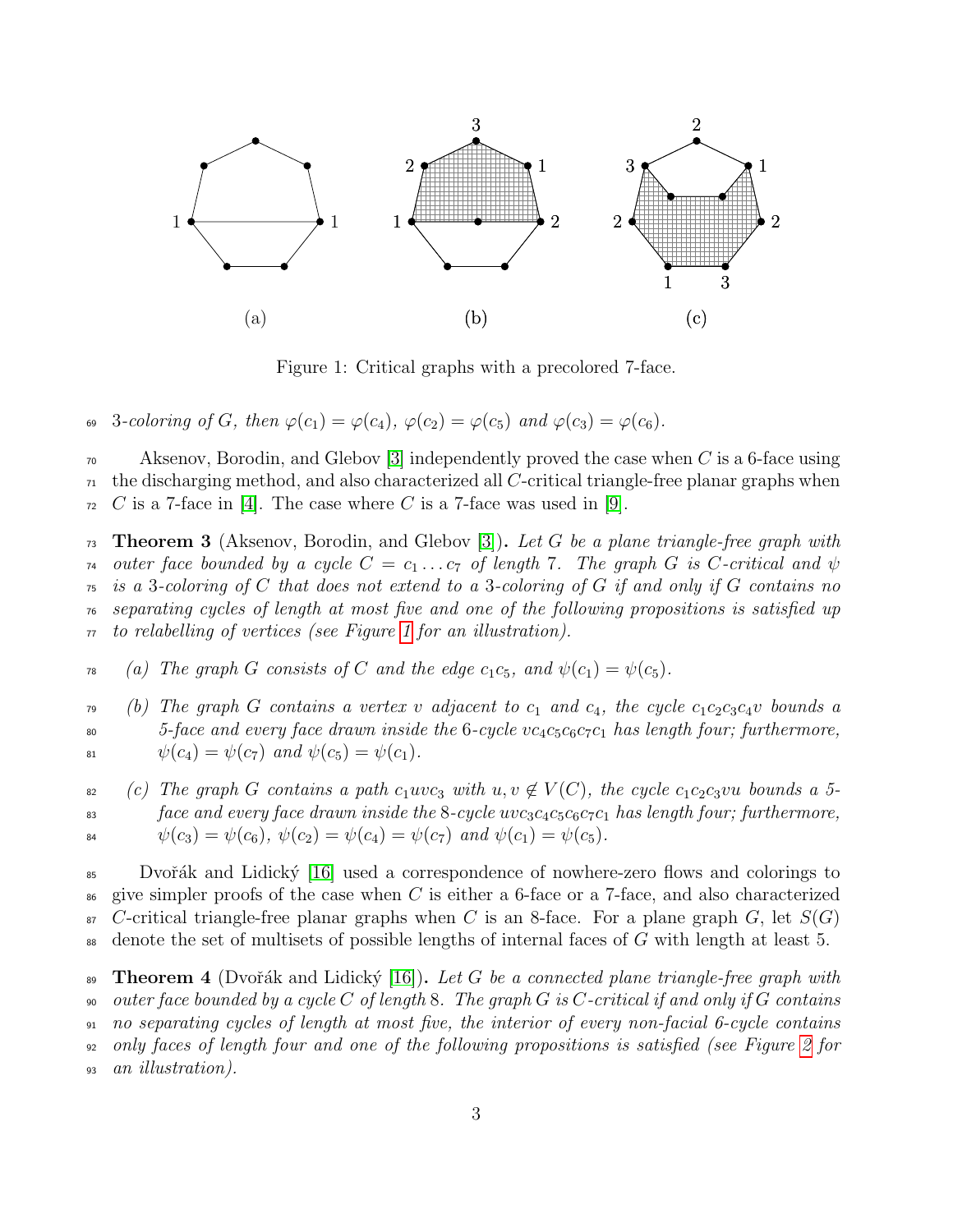

<span id="page-3-0"></span>Figure 2: Graph described by Theorem [4](#page-2-1) and examples of 3-colorings of C that do not extend.

94 (a)  $S(G) = \emptyset$ , or

95 (b)  $S(G) = \{6\}$  and the 6-face of G intersects C in a path of length at least one, or

 $\mathfrak{so}$  (c)  $S(G) = \{5, 5\}$  and each of the 5-faces of G intersects C in a path of length at least  $two, or$ 

98 (d)  $S(G) = \{5, 5\}$  and the vertices of C and the 5-faces  $f_1$  and  $f_2$  of G can be labelled 99 in clockwise order along their boundaries so that  $C = c_1c_2 \ldots c_8$ ,  $f_1 = c_1v_1zv_2v_3$  and  $f_2 = zw_1c_5w_2w_3$  (where  $w_1$  can be equal to  $v_1$ ,  $v_1$  can be equal to  $c_2$ , etc.)

<sup>101</sup> Theorem [4](#page-2-1) has for example the following corollary. The corollary was not explicitly stated  $_{102}$  in [\[16\]](#page-25-10) so we state it here.

103 **Corollary 1** (Dvořák and Lidický [\[16\]](#page-25-10)). Let G be a plane triangle-free graph and v be a  $104$  vertex of degree 4 in G. Then there exists a proper 3-coloring of G where all neighbors of v <sup>105</sup> are colored the same.

 $106$  The corollary can be proven by splitting v into 4 vertices of degree two that are in one  $107$  8-face F and precoloring F by two colors; see Fig [3.](#page-4-0)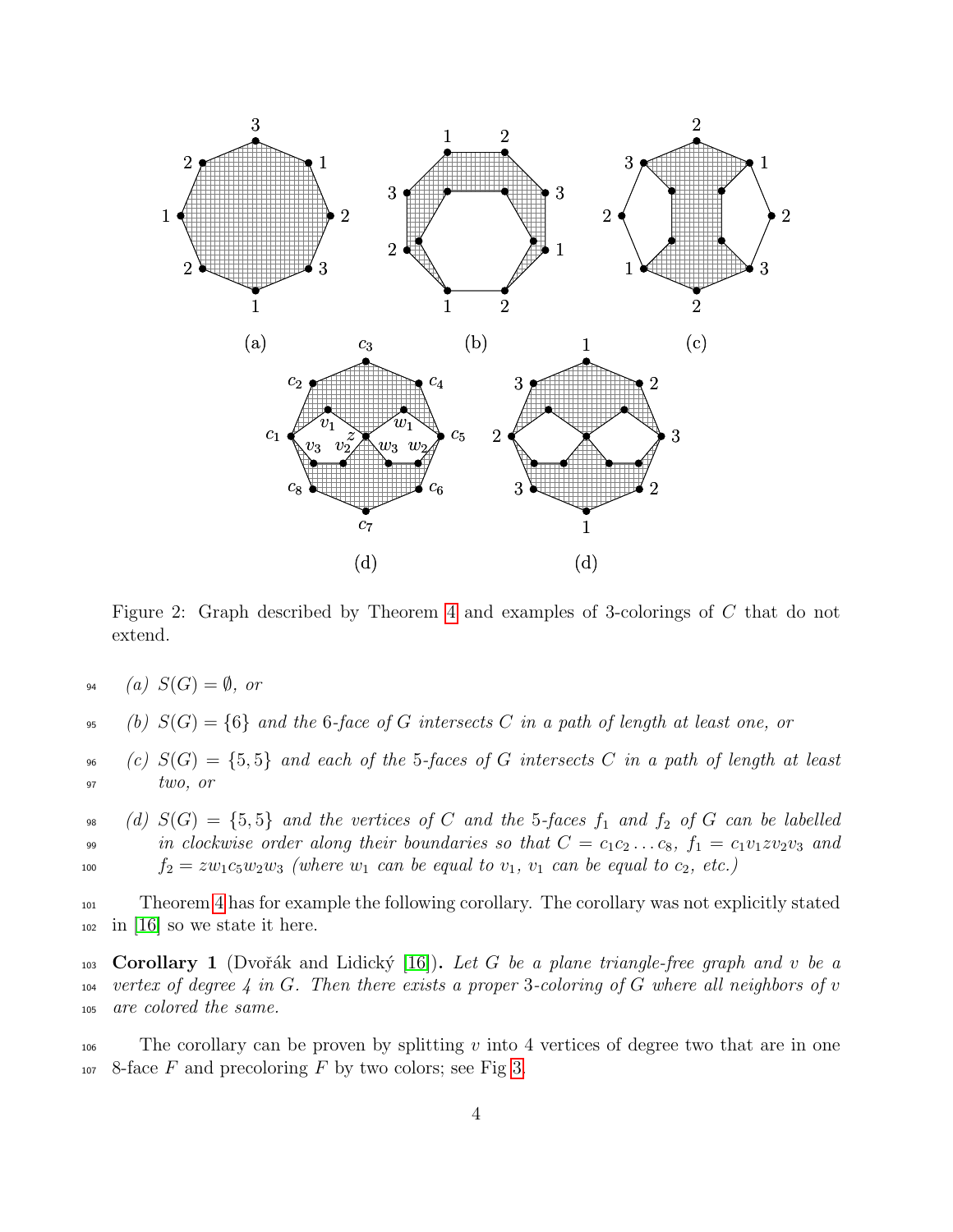

<span id="page-4-0"></span>Figure 3: The coloring of a graph G where all neighbor of a 4-vertex  $v$  have the same color can be obtained by extending a precoloring of an 8-face  $F$  in  $G'$ , where  $G'$  is obtained from  $G$  by splitting  $v$  into 4 vertices of degree two.

<sup>108</sup> In this paper, we push the project further and characterize all C-critical triangle-free  $_{109}$  planar graphs when C is a face of length 9.

<span id="page-4-1"></span>**Theorem 5.** Let G be a connected plane triangle-free graph with outer face bounded by a  $_{111}$  cycle C of length 9. The graph G is C-critical for 3-coloring if and only if G contains no separating cycles of length at most five, the interior of every non-facial 6-cycle contains only faces of length four and one of the following propositions is satisfied (see Figure [4](#page-5-0) for an illustration):

- 115 (a)  $S(G) = \{5\}$  and the 5-face of G intersects C in a path of length at least two;
- $_{116}$  (b)  $S(G) = \{7\}$ ;
- $117$  (c)  $S(G) = \{5, 6\}$  and the 5-face, 6-face, of G intersects C in a path of length at least two, <sup>118</sup> and four, respectively;
- 119 (d)  $S(G) = \{5, 6\}$  and G is depicted as (d1) or (d2) in Fig. [4;](#page-5-0)
- 120 (e)  $S(G) = \{5, 5, 5\}$  and G is depicted as  $(Bij)$  in Fig. [4](#page-5-0) for all i, j.

 Part of the proof of Theorem [5](#page-4-1) is enumerating all integer solutions to several small set of linear constraints. It would be possible to do it by hand but we have decided to use computer programs to enumerate the solutions. Both computer programs and enumerations of the solutions are available online at <http://orion.math.iastate.edu/lidicky/pub/9cyc/>.

## <sup>125</sup> 2 Preliminaries

<sup>126</sup> Our proof of Theorem [5](#page-4-1) uses the same method as Dvořák and Lidický [\[16\]](#page-25-10). The main idea 127 is to use the correspondence between coloring of a plane graph G and flows in the dual of  $G$ .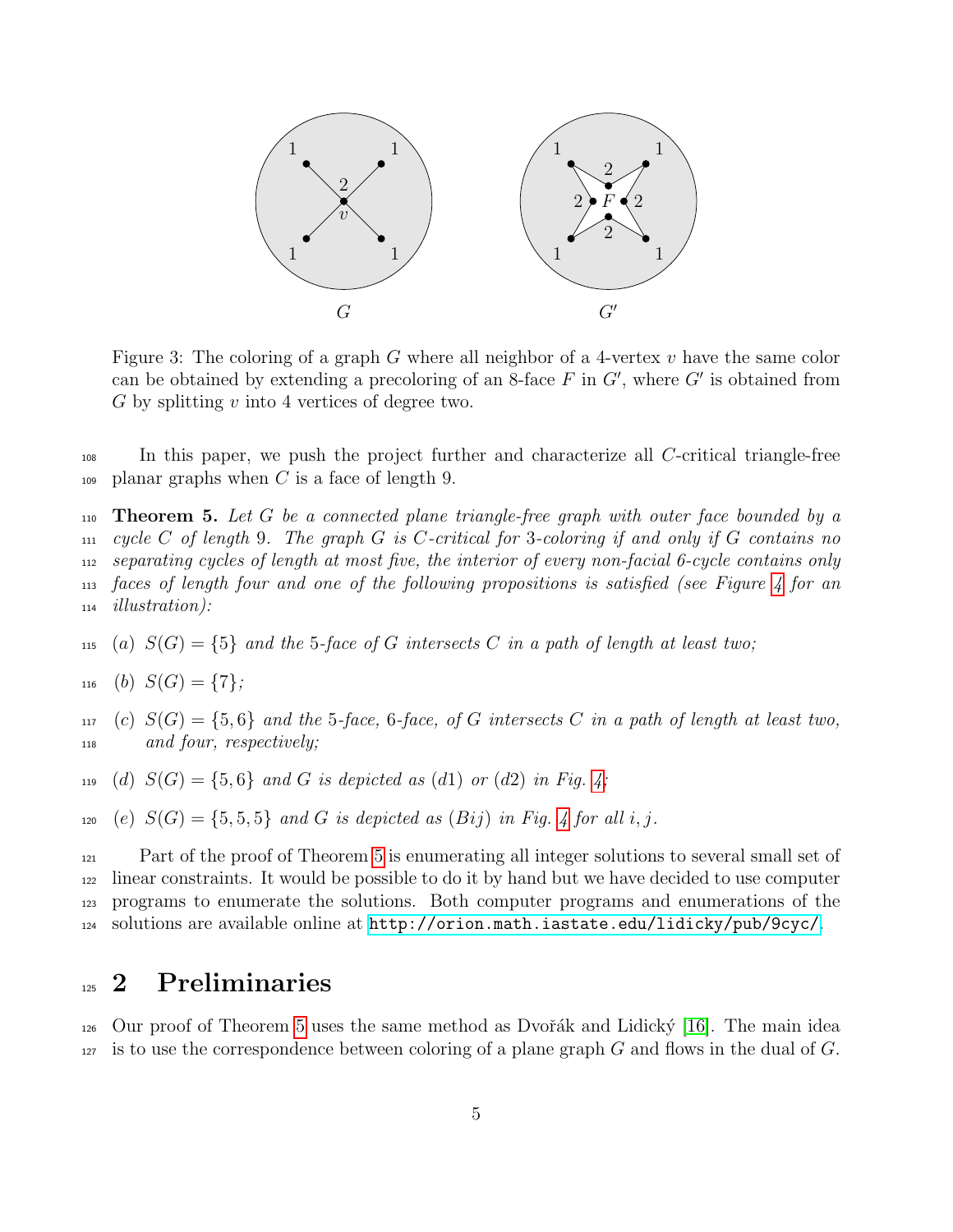

<span id="page-5-0"></span>Figure 4: All C-critical triangle-free plane graphs where  $C$  is an outer 9-face. Note that each figure actually represents infinitely many graphs, including ones that can be obtained by identifying some of the depicted vertices. The arrows correspond to source edges and sink edges that are defined in Preliminaries.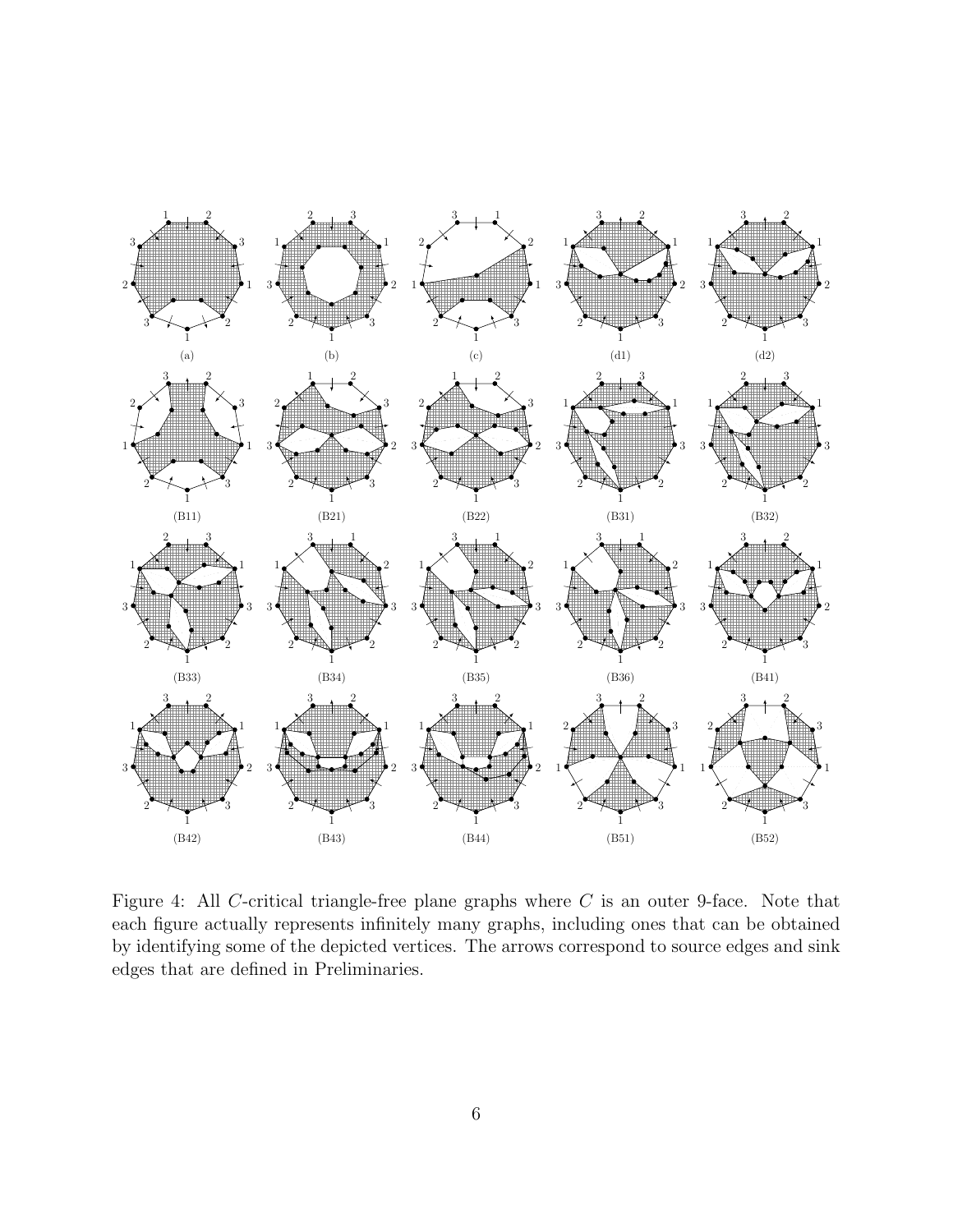<sup>128</sup> In this paper, we give only a brief description of the correspondence and the lemmas useful <sup>129</sup> in our case. A more detailed and general description can be found in [\[16\]](#page-25-10).

130 Let  $G^*$  denote the dual of a plane graph G. Let  $\varphi$  be a proper 3-coloring of the vertices 131 of G by colors  $\{1, 2, 3\}$ . For every edge uv of G, we orient the corresponding edge e in <sup>132</sup> G<sup>\*</sup> in the following way. Let e have endpoints  $f, h$  in  $G^*$ , where  $f, v, h$  is in the clockwise 133 order from vertex u in the drawing of G. The edge e will be oriented from f to h if  $(\varphi(u), \varphi(v)) \in \{ (1, 2), (2, 3), (3, 1) \},$  and from h to f otherwise. See Figure [5\(](#page-6-0)a) for an <sup>135</sup> example of the orientation.



<span id="page-6-0"></span>Figure 5: (a) a 3-coloring of a graph G and the corresponding orientation of the edges in  $G^*$ ; (b)  $G^{q,\psi}$  corresponding to (a); (c) G and  $G^{q,\psi}$  drawn in one figure.

136 Since  $\varphi$  is a proper coloring, every edge of  $G^*$  has an orientation. Tutte [\[23\]](#page-26-7) showed <sup>137</sup> that this orientation of  $G^*$  defines a nowhere-zero  $\mathbb{Z}_3$ -flow, which means that the in-degree and the out-degree of every vertex in  $G^*$  differ by a multiple of three. Conversely, every nowhere-zero  $\mathbb{Z}_3$ -flow in  $G^*$  defines a proper 3-coloring of G up to the rotation of colors.

140 Let h be the vertex in  $G^*$  corresponding to the outer face of G. Edges oriented away  $_{141}$  from h are called *source edges* and the edges oriented towards h are called *sink edges*. The  $142$  orientations of edges incident to h depend only on the coloring of C, where C is the cycle  $_{143}$  bounding the outer face of  $G$ .

For a vertex f of  $G^*$ , let  $\delta(f)$  denote the difference of the out-degree and in-degree of f. 145 Possible values of  $\delta(f)$  depend on the size of the face corresponding to f, denoted by  $|f|$ . 146 Clearly  $|\delta(f)| \leq |f|$  and  $\delta(f)$  has the same parity as |f|. Hence if  $|f| = 4$ , then  $\delta(f) = 0$ . 147 Similarly, if  $|f| \in \{5, 7\}$ , then  $\delta(f) \in \{-3, 3\}$  and if  $|f| = 6$  then  $\delta(f) \in \{-6, 0, 6\}$ .

 $Next$  we convert the problem of extending a proper 3-coloring of C to the existence of a <sup>149</sup> Z-flow in an auxiliary graph obtained from  $G^*$ . We call a function q assigning an integer to 150 every internal face f of G a layout if  $q(f) \leq |f|, q(f)$  is divisible by 3, and  $q(f)$  has the same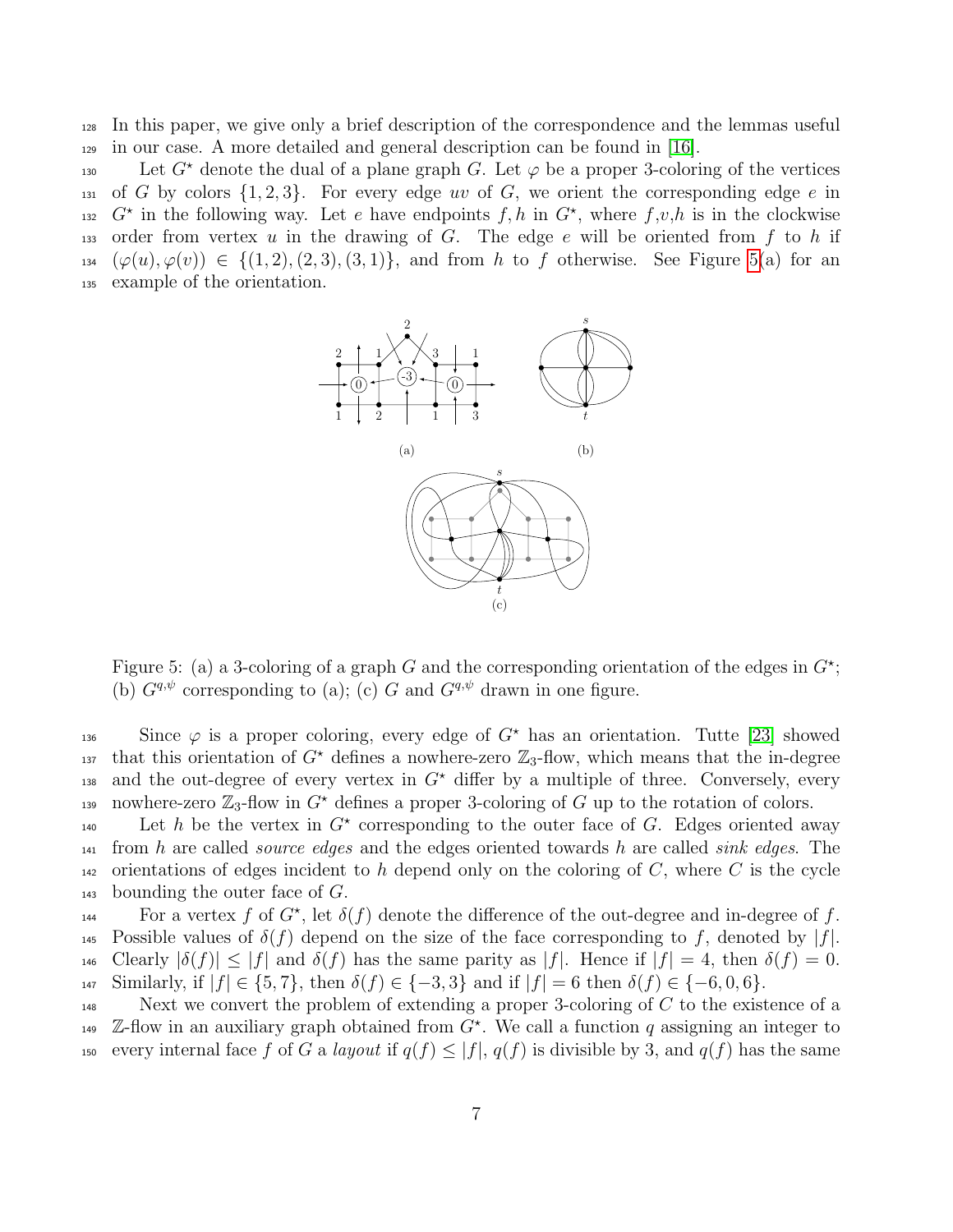151 parity as  $|f|$ . Notice that  $q(f)$  satisfies the same conditions as  $\delta(f)$ . Therefore it is sufficient 152 to specify the q-values for faces of size at least 5, since  $q(f) = 0$  if f is a 4-face.

153 Let  $\psi$  be a proper 3-coloring of C. The coloring  $\psi$  gives an orientation of the edges corresponding to the edges of C in  $G^*$ . Denote by  $n^s$  the number of source edges and by  $n^t$ 154 the number of sink edges. A layout q is  $\psi$ -balanced if  $n^s + m = n^t$ , where m is the sum of <sup>156</sup> the q-values over all internal faces of G. A graph  $G^{q,\psi}$  is obtained from  $G^*$  by removing the 157 vertex h corresponding to the outer face of G and by adding two new vertices s and t. For <sup>158</sup> every edge  $hf$  in  $G^*$  we add one edge sf if  $hf$  is a source edge and we add one edge tf if it 159 is a sink edge. Moreover, for every internal face f with  $q(f) > 0$ , we add  $q(f)$  parallel sf  $160$  edges and for every internal face f with  $q(f) < 0$ , we add  $-q(f)$  parallel tf edges. See Fig. [5](#page-6-0) 161 for an illustration. Note that q is  $\psi$ -balanced if and only if s and t have the same degree.

162 For a  $\psi$ -balanced layout q of G, let  $c(q, \psi)$  denote the degree of the source vertex s (and also the sink vertex t) of  $G^{q,\psi}$ . For an edge cut K in  $G^{q,\psi}$  separating s from t, the component 164 of  $G^{q,\psi}$   $\setminus K$  containing s, or t, is called a source component, or a sink component, respectively. 165 For a set of faces F, let  $\ell(F)$  denote the smallest length of a cycle in a critical graph that <sup>166</sup> may contain all faces of F. Denote a face of size i by  $f_i$ . It is known [\[15\]](#page-25-11) that  $\ell({f_i}) = i$ 167 and  $\ell({f_5, f_6}) = 9$ .

<sup>168</sup> The next lemma describes interiors of cycles in critical graphs.

<span id="page-7-1"></span>169 Lemma 6 ([\[14\]](#page-25-12)). Let G be a plane graph with outer face K. Let C be a cycle in G that does 170 not bound a face, and let H be the subgraph of G drawn in the closed disk bounded by C. If  $171 \text{ } G$  is K-critical for k-coloring, then H is C-critical for k-coloring.

 $172$  Lemma [7](#page-7-0) is the key lemma that gives the correspondence between 3-colorings of C and 173 flows. It implies that if a 3-coloring of C extends to the entire graph, then there is a  $\mathbb{Z}$ -flow 174 from s to t of value  $c(q, \psi)$ .

<span id="page-7-0"></span> $175$  **Lemma 7** ([\[16\]](#page-25-10)). Let G be a connected plane triangle-free graph with the outer face C 176 bounded by a cycle and let  $\psi$  be a 3-coloring of C. The coloring  $\psi$  extends to a 3-coloring  $\alpha$ <sub>177</sub> of G if and only if there exists a  $\psi$ -balanced layout q such that the terminals of  $G^{q,\psi}$  are not 178 separated by an edge cut smaller than  $c(q, \psi)$ .

 $179$  The cuts showing that a 3-coloring of C does not extend are described by the following <sup>180</sup> lemma.

<span id="page-7-2"></span> $_{181}$  Lemma 8 ([\[16\]](#page-25-10)). Let G be a connected plane triangle-free graph with the outer face C  $182$  bounded by a cycle and let  $\psi$  be a 3-coloring of C that does not extend to a 3-coloring of G. 183 If q is a  $\psi$ -balanced layout in G, then there exists a subgraph  $K_0 \subseteq G$  such that either

 $\begin{array}{ll} \text{184} \quad \text{i)} \quad K_0 \text{ is a path with both ends in } C \text{ and no internal vertex in } C, \text{ and if } P \text{ is a path in } C. \end{array}$ <sup>185</sup> joining the end vertices of  $K_0$ ,  $n_s$  is the number of source edges of P,  $n_t$  is the number  $186$  of the sink edges of P and m is the sum of the values of q over all faces of G drawn in 187 the open disk bounded by the cycle  $P + K_0$ , then  $|n_s + m - n_t| > |K_0|$ . In particular, 188  $|P| + |m| > |K_0|$ .

 $189$  Or,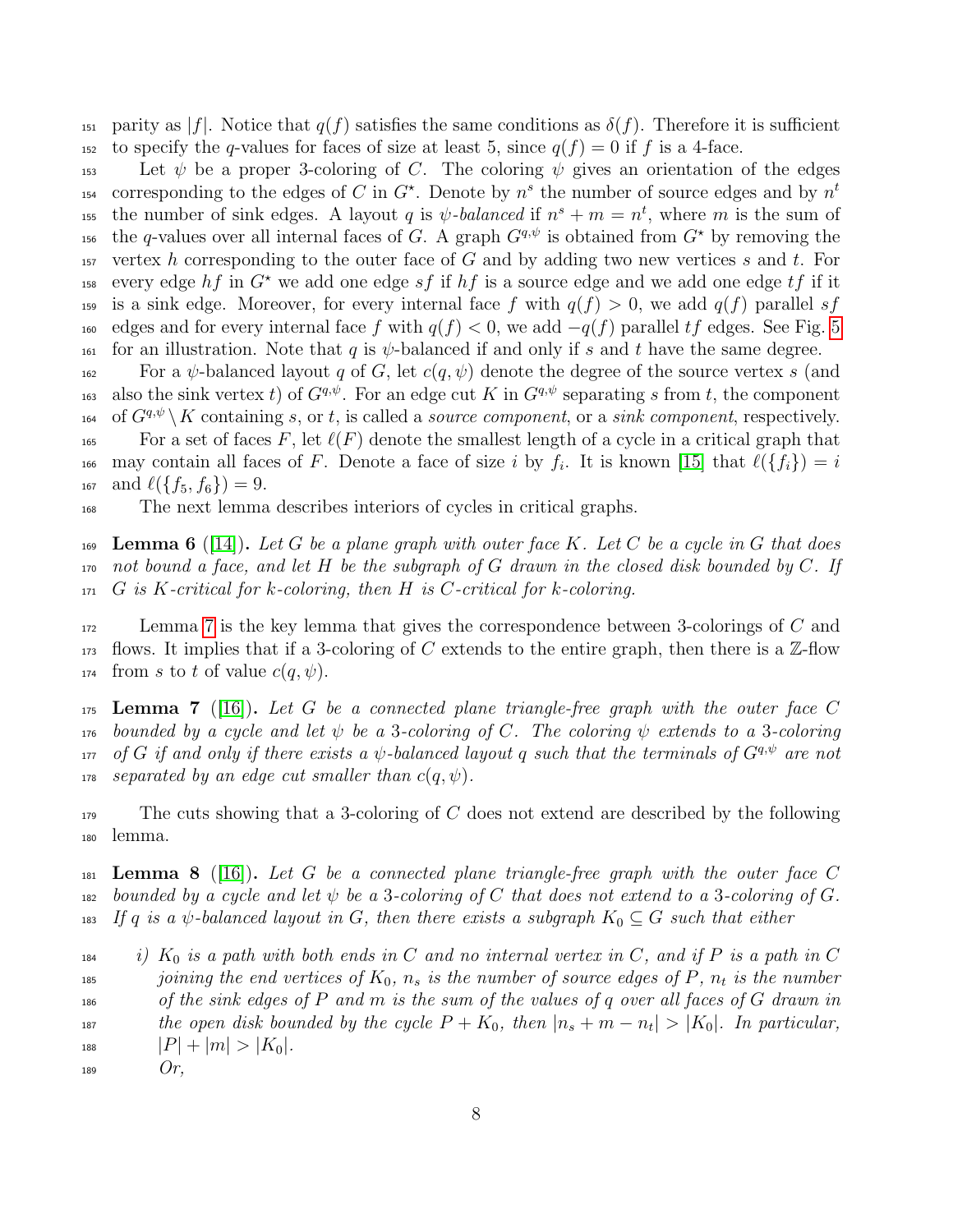190 ii)  $K_0$  is a cycle with at most one vertex in C, and if m is the sum of the values of q over 191 all faces of G drawn in the open disk bounded by  $K_0$ , then  $|m| > |K_0|$ .

## 192 3 Proof of Theorem [5](#page-4-1)

193 Let  $\mathcal{S}_k$  be the set of possible multisets of sizes of faces of length at least five in a graph of 194 girth at least 4 where the length of the precolored face is k. The result of Dvořák, Kráľ, and 195 Thomas [\[15\]](#page-25-11) implies among others that  $\mathcal{S}_6 = \{\emptyset\}, \mathcal{S}_7 = \{\{5\}\}, \mathcal{S}_8 = \{\emptyset, \{6\}, \{5, 5\}\},\$ and  $S_9 = \{\{7\}, \{5\}, \{6, 5\}, \{5, 5, 5\}\}.$ 

197 From now on, G is always a C-critical triangle-free plane graph and C is always the outer face of length 9. By the previous paragraph, we have four cases to consider when  $199$  C has length 9. The case of one 7-face was already resolved by Dvořák and Lidický [\[16\]](#page-25-10), and it is described in Theorem [5\(](#page-4-1)b). We restate the result from [\[16\]](#page-25-10) in the next section as Theorem [10.](#page-9-0) We resolve the remaining three cases in Lemmas [11,](#page-9-1) [17,](#page-13-0) and [18](#page-15-0) in the following three subsections. In order to simplify the cases, we first solve the case when C has a chord. 203 If G is C-critical and C has a chord, then Lemma [6](#page-7-1) implies that G can be obtained by identifying two edges of the outer faces of two different smaller critical graphs. Lemma [9](#page-8-0) shows that the converse is also true.

<span id="page-8-0"></span>206 **Lemma 9.** Let  $G_i$  be a  $C_i$ -critical graph where  $|C_i| = k_i$  for  $i \in \{1,2\}$ . Let  $G$  be obtained 207 from  $G_1$  and  $G_2$  identifying  $e_1 \in E(C_1)$  and  $e_2 \in E(C_2)$ . Then G is C-critical, where 208  $|C| = k_1 + k_2 - 2$ .

209 Proof. Let  $e \in E(G) \setminus E(C)$ .

Suppose first that  $e \in E(G_i) - e_i$  for some  $i \in \{1, 2\}$ . Since  $G_i$  is  $C_i$ -critical, there exists 211 a 3-coloring  $\varphi$  of  $C_i$  that extends to a proper 3-coloring of  $G_i - e$  but does not extend to a proper 3-coloring of  $G_i$ . Since  $G_{3-i}$  is triangle-free, there exists a proper 3-coloring  $\varrho$  of  $G_{3-i}$ 212 by Grötzsch's Theorem [\[19\]](#page-26-2). By permuting colors we can assume that  $\varphi$  and  $\rho$  agree on  $e_i$ 213 214 and  $e_{3-i}$ . This gives a proper 3-coloring of C showing that G is C-critical with respect to  $e$ . 215 The other case is that e is the result of the identification of  $e_1$  and  $e_2$ . Let  $u, v$  be the 216 vertices of e. Since  $G - e$  is a triangle-free planar graph, there exists a proper 3-coloring  $\varphi$ 217 of  $G - e$  such that  $\varphi(u) = \varphi(v)$ . It is a result of Aksenov et al. [\[2\]](#page-25-13) simplified by Borodin et 218 al. [\[10\]](#page-25-14). Let  $\varrho$  be a restriction of  $\varphi$  to C. Clearly,  $\varrho$  can be extended to a proper 3-coloring 219 of  $G - e$  but not to a proper 3-coloring of G.  $\Box$ 

220 Therefore, we can enumerate C-critical graphs  $G$  where  $C$  has a chord and has length 9 by identifying edges from two smaller critical graphs with outer faces of length either 4 and 7 or 5 and 6. Note that critical graph with outer face of length 4 or 5 is a 4-cycle or 5-cycle respectively. The resulting graphs are depicted in Fig. [4](#page-5-0) (a) and (b), where some of the vertices must be identified.

225 In the following we assume that C has no chords. In the rest of the paper,  $\psi$  will always 226 be a 3-coloring of C. Also, for a subset Z of the edges of C, we will use  $n_Z^s$  and  $n_Z^t$  to denote  $227$  the number of source edges and sink edges of  $Z$ , respectively.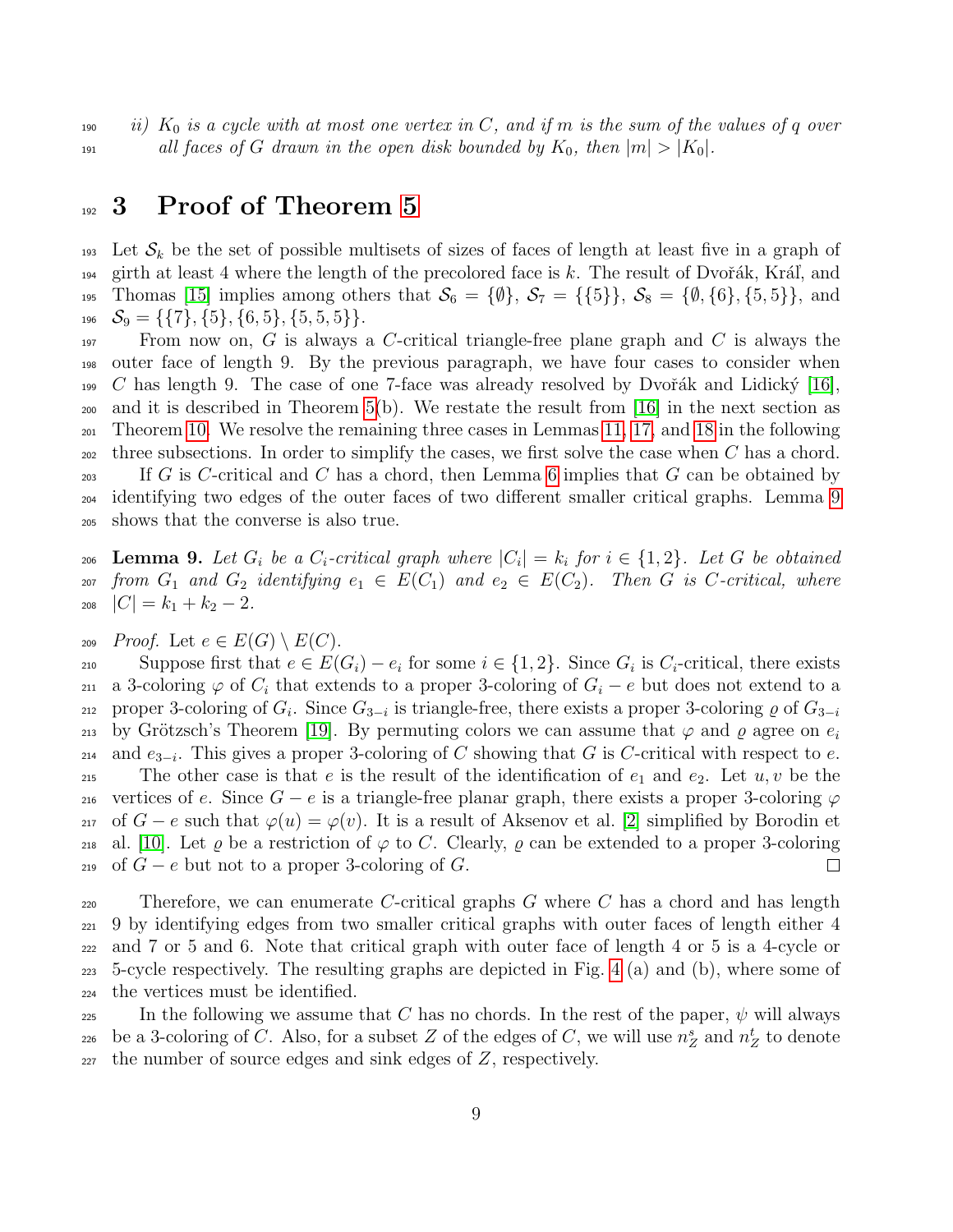#### <sup>228</sup> 3.1 One 7-face

<sup>229</sup> The case of one 7-face is solved by a more general result from [\[16\]](#page-25-10). The result works for a 230 graphs with outer face of length k and one internal face of length  $k-2$ . Let  $r(k) = 0$  if 231  $k \equiv 0 \pmod{3}$ ,  $r(k) = 2$  if  $k \equiv 1 \pmod{3}$  and  $r(k) = 1$  if  $k \equiv 2 \pmod{3}$ .

<span id="page-9-0"></span>232 **Theorem 10** ([\[16\]](#page-25-10)). Let G be a connected triangle-free plane graph with outer face bounded 233 by a cycle C of length  $k \geq 7$ . Suppose that f is an internal face of G of length  $k-2$  and  $_{234}$  that all other internal faces of G have length 4. The graph G is C-critical if and only if

235 (a)  $f \cap C$  is a path of length at least  $r(k)$  (possibly empty if  $r(k) = 0$ ),

<sup>236</sup> (b) G contains no separating 4-cycles, and

237 (c) for every  $(\leq k-1)$ -cycle  $K \neq f$  in G, the interior of K does not contain f.

238 Furthermore, in a graph satisfying these conditions, a precoloring  $\psi$  of C extends to a 3-239 coloring of G if and only if  $E(C) \setminus E(f)$  contains both a source edge and a sink edge with 240 *respect to*  $\psi$ .

241 In our case, we apply Theorem [10](#page-9-0) with  $k = 9$ . Since  $r(9) = 0$ , the 7-face does not have <sup>242</sup> to share any edges with the outer face. The description is in Theorem [5\(](#page-4-1)b) and depicted in  $243$  Fig. [4\(](#page-5-0)b).

### $244$  3.2 One 5-face and one 6-face

<span id="page-9-1"></span>245 Lemma 11. If G contains one 5-face  $f_5$  and one 6-face  $f_6$ , and all other faces are 4-faces, <sup>246</sup> then G is described by Theorem  $5(c)$ , (d) and depicted in Fig.  $4(c)$ , (d1), and (d2).

<sup>247</sup> Proof. Let G be a C-critical graph containing one 5-face  $f_5$  and one 6-face  $f_6$ .

248 Let  $e \in E(G) \setminus E(C)$ . We want to find a 3-coloring  $\psi$  of C that does not extend to a 249 proper 3-coloring of G but extends to a proper 3-coloring of  $G - e$ . Note that  $G - e$  has <sup>250</sup> either one 5-face and one 8-face, or one 6-face and one 7-face, or one 9-face, or two 6-faces 251 and one 5-face. We know that the smallest k such that  $\mathcal{S}_k$  contains any of  $\{5, 8\}, \{6, 7\}, \{9\},\$ 252 or  $\{5,6,6\}$  is at least 11. Hence every precoloring of C extends to  $G - e$ . In particular,  $\psi$ 253 extends to  $G - e$ . Therefore, we only need to characterize  $\psi$  that does not extend to G.

<sup>254</sup> Let  $\psi$  be a proper 3-coloring of C that does not extend to a proper 3-coloring of G. By 255 symmetry, we assume that C has more source edges than sink edges. Hence C has either 9 256 or 6 source edges. Let q be a  $\psi$ -balanced layout of G. By Lemma [7,](#page-7-0) there exists an edge-cut <sup>257</sup> K in  $G^{q,\psi}$  separating s from t such that  $|K|$  is smaller than  $c(q,\psi)$ . Let  $K_0 \subset G$  be obtained <sup>258</sup> by Lemma [8](#page-7-2) and let  $k_0 = |K_0|$ .

<sup>259</sup> First suppose that  $K_0$  is a cycle. Let m denote the sum of the q-values of the faces in the 260 interior of  $K_0$ . By Lemma [8,](#page-7-2)  $|m| > k_0$ . If both  $f_5, f_6$  are in the interior of  $K_0$ , then  $|m| \leq 9$ , 261 contradicting the fact that  $|m| > k_0$  since  $k_0 \geq \ell({f_5, f_6}) = 9$ . If  $f_5$  is in the interior of  $K_0$ , <sup>262</sup> but  $f_6$  is not, then  $|m| = 3$ , while  $\ell({f_5}) = 5$ , a contradiction again. Similarly, we obtain a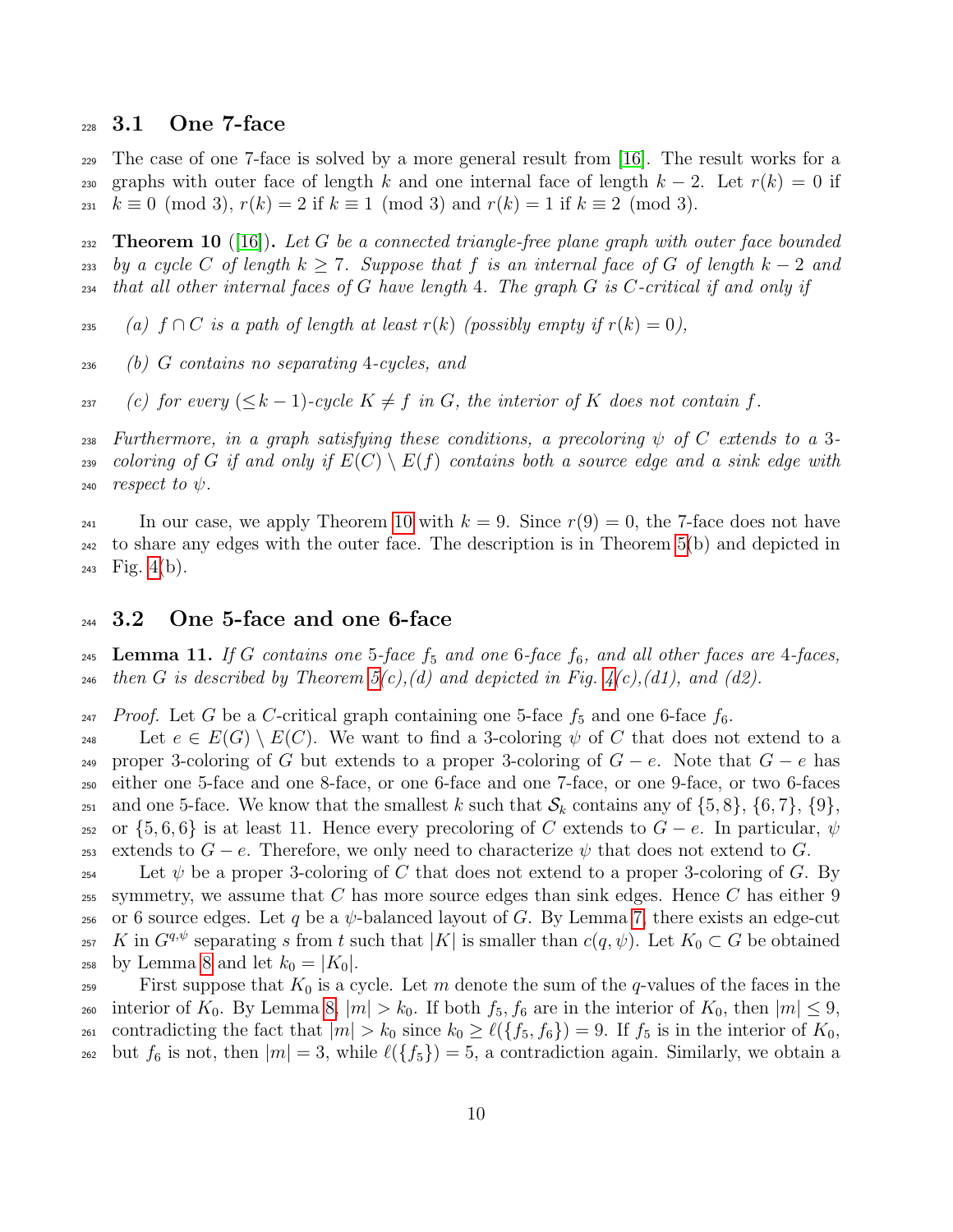

<span id="page-10-0"></span>Figure 6: Structure of a cut in G.

263 contradiction when  $f_6$  is in the interior of  $K_0$  but  $f_5$  is not, since  $\ell({f_6}) = 6$  and  $|m| \leq 6$ . 264 Therefore  $K_0$  is always a path joining two distinct vertices of C.

265 The graph G bounded by C is divided by  $K_0$  into two closed disks X and Y intersecting 266 at K<sub>0</sub>, where faces in X correspond to the vertices in the component containing s in  $G^{q,\psi} - K$ . <sup>267</sup> For  $Z \in \{X, Y\}$ , denote by  $P_Z$  the subpath of C such that Z is bounded by  $P_Z + K_0$ . Recall <sup>268</sup> that  $n_Z^s$  and  $n_Z^t$  denote the number of source edges and sink edges in  $P_Z$ , respectively. The <sup>269</sup> described structure is shown in Fig. [6.](#page-10-0)

<span id="page-10-3"></span> $270$  Claim 12. There are 6 source edges in C.

 $271$  Proof. Suppose for a contradiction that C contains 9 source edges. Hence there is just one 272  $\psi$ -balanced layout q with  $q(f_5) = -3$ ,  $q(f_6) = -6$ , and  $c(q, \psi) = 9$ . Note that  $n_X^s + n_Y^s = 9$ <sup>273</sup> and  $n_X^t + n_Y^t = 0$ . If both  $f_5$ ,  $f_6$  belong to X then  $|K| = k_0 + n_Y^s + 9 < 9$ , a contradiction. <sup>274</sup> If both  $f_5$ ,  $f_6$  belong to Y then  $|K| = k_0 + n_Y^s < 9$ , while the length of the boundary 275 cycle of Y is  $k_0 + n_Y^s \ge \ell(\lbrace f_5, f_6 \rbrace) = 9$ , which is a contradiction again. Now suppose that 276 exactly one of  $f_5, f_6$  belongs to X and let  $f_X$  denote such a face and  $f_Y$  the other one. Then  $|K| = k_0 + n_Y^s + |q(f_X)| < 9$  and  $k_0 + n_Y^s \ge |f_Y|$ . If  $f_X = f_5$  then  $k_0 + n_Y^s + 3 < 9$  and <sup>278</sup>  $k_0 + n_Y^s \geq 6$ , which is a contradiction. If  $f_X = f_6$  then  $k_0 + n_Y^s + 6 < 9$  and  $k_0 + n_Y^s \geq 5$ , a <sup>279</sup> contradiction.

<span id="page-10-1"></span>280 Claim 13. If q is a  $\psi$ -balanced layout with  $q(f_5) = -3$  and  $q(f_6) = 0$ , then  $f_5$  belongs to Y  $_{281}$  and  $f_6$  belongs to X.

282 Proof. Assume that  $q(f_5) = -3$  and  $q(f_6) = 0$ . Hence the six source edges are the only edges 283 incident to s, thus  $c(q, \psi) = 6$ . Note that  $n_X^s + n_Y^s = 6$  and  $n_X^t + n_Y^t = 3$ . First suppose <sup>284</sup> that both  $f_5$ ,  $f_6$  belong to X. Then  $n_X^s + n_X^t + k_0 \geq \ell(\lbrace f_5, f_6 \rbrace) = 9$ , and the size of the cut <sup>285</sup> K is  $3 + k_0 + n_X^t + n_Y^s < c(q, \psi) = 6$ . By subtracting the two previous inequalities we get <sup>286</sup>  $n_X^s - n_Y^s > 6$ , contradicting the fact that  $n_X^s + n_Y^s = 6$ . Now suppose that both  $f_5$ ,  $f_6$  belong <sup>287</sup> to Y. Then  $n_Y^s + n_Y^t + k_0 \ge \ell(\lbrace f_5, f_6 \rbrace) = 9$  and  $|K| = k_0 + n_X^t + n_Y^s < 6$ . By subtracting them 288 we get  $n_Y^t - n_X^t > 3$ , a contradiction with  $n_Y^t + n_X^t = 3$ . Finally we suppose that  $f_5$  belongs  $\text{Area} \quad \text{to } X \text{ and } f_6 \text{ belongs to } Y. \text{ Then } n_Y^s + n_Y^t + k_0 \geq \ell(\lbrace f_6 \rbrace) = 6 \text{ and } |K| = 3 + k_0 + n_X^t + n_Y^s < 6.$ 290 But then  $n_Y^t - n_X^t > 3$ , a contradiction again. Therefore  $f_5$  is in Y and  $f_6$  is in X.  $\Box$ 

<span id="page-10-2"></span>291 Claim 14. If q is a  $\psi$ -balanced layout with  $q(f_5) = 3$  and  $q(f_6) = -6$ , then  $f_5$  belongs to X  $_{292}$  and  $f_6$  belongs to Y.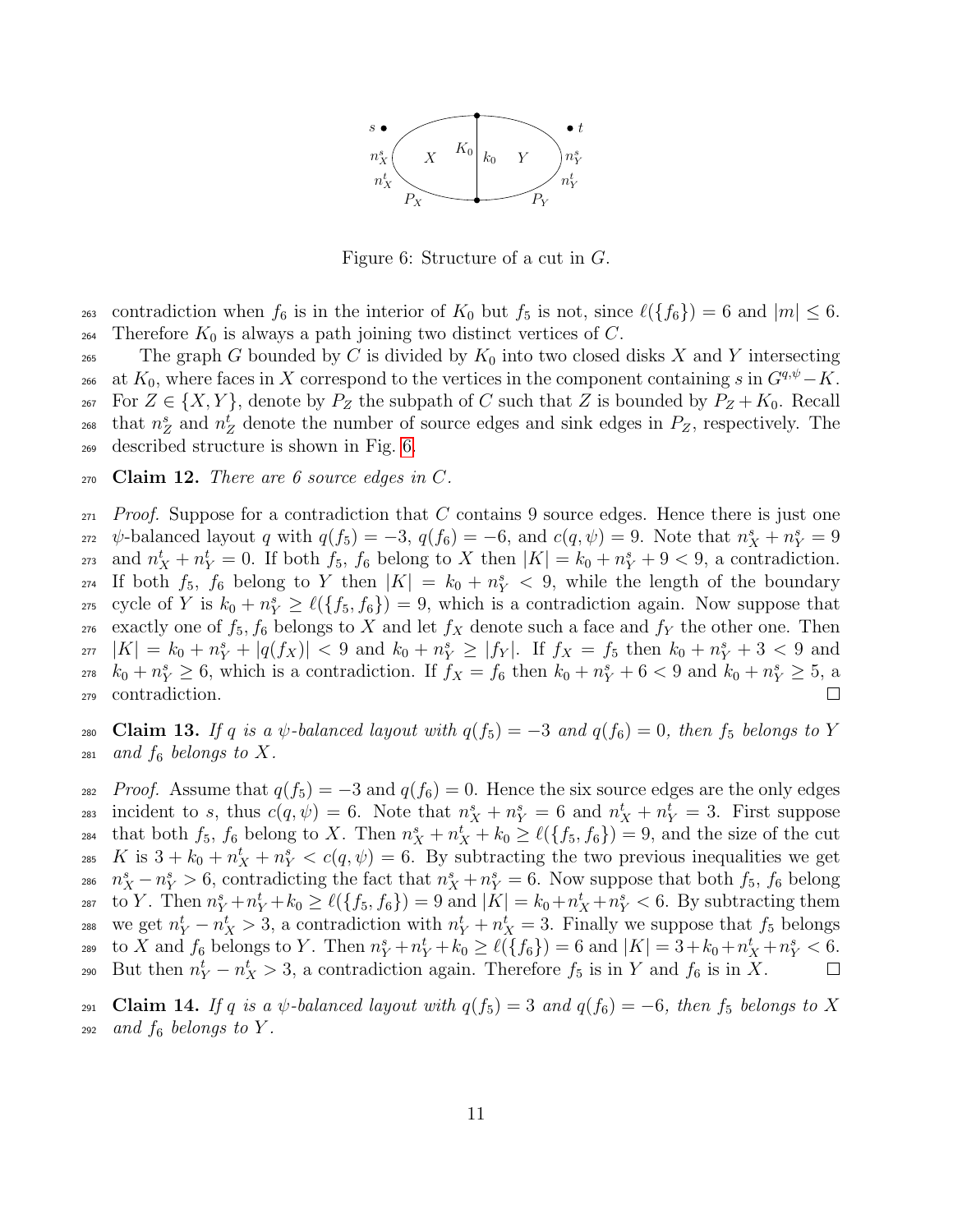

<span id="page-11-0"></span>Figure 7: A structure for two non-crossing cuts.

293 Proof. Assume that  $q(f_5) = 3$  and  $q(f_6) = -6$ . Since there are six source edges on C and three edges from s to  $f_5$  in  $G^{q,\psi}$ ,  $c(q,\psi) = 9$ . Note that  $n_X^s + n_Y^s = 6$  and  $n_X^t + n_Y^t = 3$ . <sup>295</sup> First suppose that both  $f_5$  and  $f_6$  belong to X. Then  $k_0 + n_X^s + n_X^t \geq \ell(\lbrace f_5, f_6 \rbrace) = 9$  and 296  $|K| = 6 + k_0 + n_Y^s + n_X^t < c(q, \psi) = 9$ . But then we obtain  $n_X^s - n_Y^s > 6$ , contradicting the <sup>297</sup> fact that  $n_X^s + n_Y^s = 6$ . Now suppose that both  $f_5$  and  $f_6$  belong to Y. Then  $k_0 + n_Y^s + n_Y^t \ge$  $\ell({f_5, f_6}) = 9$  and the size of K is  $3 + k_0 + n_Y^s + n_X^t < 9$ . But then we get  $n_Y^t - n_X^t > 3$ , contradicting  $n_X^t + n_Y^t = 3$ . Finally we suppose that  $f_6$  belongs to X and  $f_5$  belongs to Y.  $\text{Then } |K| = 9 + k_0 + n_Y^s + n_X^t < 9$ , a contradiction.  $\Box$ 

 $\sin$  Since C has 6 source edges, we have two different  $\psi$ -balanced layouts. Let  $q_1$  and  $q_2$  be 302 the layouts where  $q_1(f_5) = -3$ ,  $q_1(f_6) = 0$ , and  $q_2(f_5) = 3$ ,  $q_2(f_6) = -6$ , respectively. Let 303 K and L be the subgraphs of G obtained by Lemma [8](#page-7-2) applied to  $q_1$  and  $q_2$ , respectively, 304 and let  $k = |K|$  and  $l = |L|$ . Note that we already showed that each of K and L is a path 305 joining pairs of distinct vertices of C. Denote these vertices by  $v_1, v_2$  for K and by  $w_1, w_2$ <sup>306</sup> for L. The prescribed structure is depicted in Fig. [7](#page-11-0) and Fig. [8.](#page-12-0)

 $\mathcal S_{307}$  If we can choose the labels of the endpoints of K and L so that the clockwise order along C 308 is  $v_1, v_2, w_1, w_2$ , then we call K and L non-crossing, and we call K and L crossing otherwise. 309 Notice that K and L are always non-crossing if they have a vertex of C in common.

 $\overline{310}$  We treat the cases of K and L being crossing and non-crossing separately.

#### 311 Claim 15. If K and L are non-crossing, then G is depicted in Fig.  $4(c)$ .

 $312$  Proof. Assume that K and L are non-crossing. See Figure [7.](#page-11-0) Note that K, L are not 313 necessarily disjoint. The cuts K and L partition G into three parts. Denote by X the region 314 of G containing  $f_6$ , by Z the region of G containing  $f_5$ , and by Y the rest of G. For an edge 315 cut K' of  $G^{q_1,\psi}$  corresponding to K,  $f_6$  belongs to the source subdisk of G while  $f_5$  belongs 316 to the sink subdisk of G by Claim [13.](#page-10-1) Analogously, for an edge cut L' of  $G^{q_2,\psi}$  corresponding 317 to L,  $f_5$  belongs to the source subdisk of G while  $f_6$  belongs to the sink subdisk of G by  $\text{Claim 14. For the edge cut } K', |K'| = k + n^t_X + n^s_Y + n^s_Z < c(q_1, \psi) = 6.$  $\text{Claim 14. For the edge cut } K', |K'| = k + n^t_X + n^s_Y + n^s_Z < c(q_1, \psi) = 6.$  $\text{Claim 14. For the edge cut } K', |K'| = k + n^t_X + n^s_Y + n^s_Z < c(q_1, \psi) = 6.$  For the edge cut  $L', |L'| = l + n_X^s + n_Y^s + n_Z^t < c(q_2, \psi) = 9$ . By the assumptions that C has no chord,  $k \ge 2$ and  $l \geq 2$ . Since X contains  $f_6$ ,  $k + n_X^s + n_X^t \geq \ell(\lbrace f_6 \rbrace) = 6$  and even, and since Z contains  $f_5, l + n_Z^s + n_Z^t \geq \ell(\lbrace f_5 \rbrace) = 5$  and odd. Clearly  $n_X^s + n_Y^s + n_Z^s = 6$  and  $n_X^t + n_Y^t + n_Z^t = 3$ .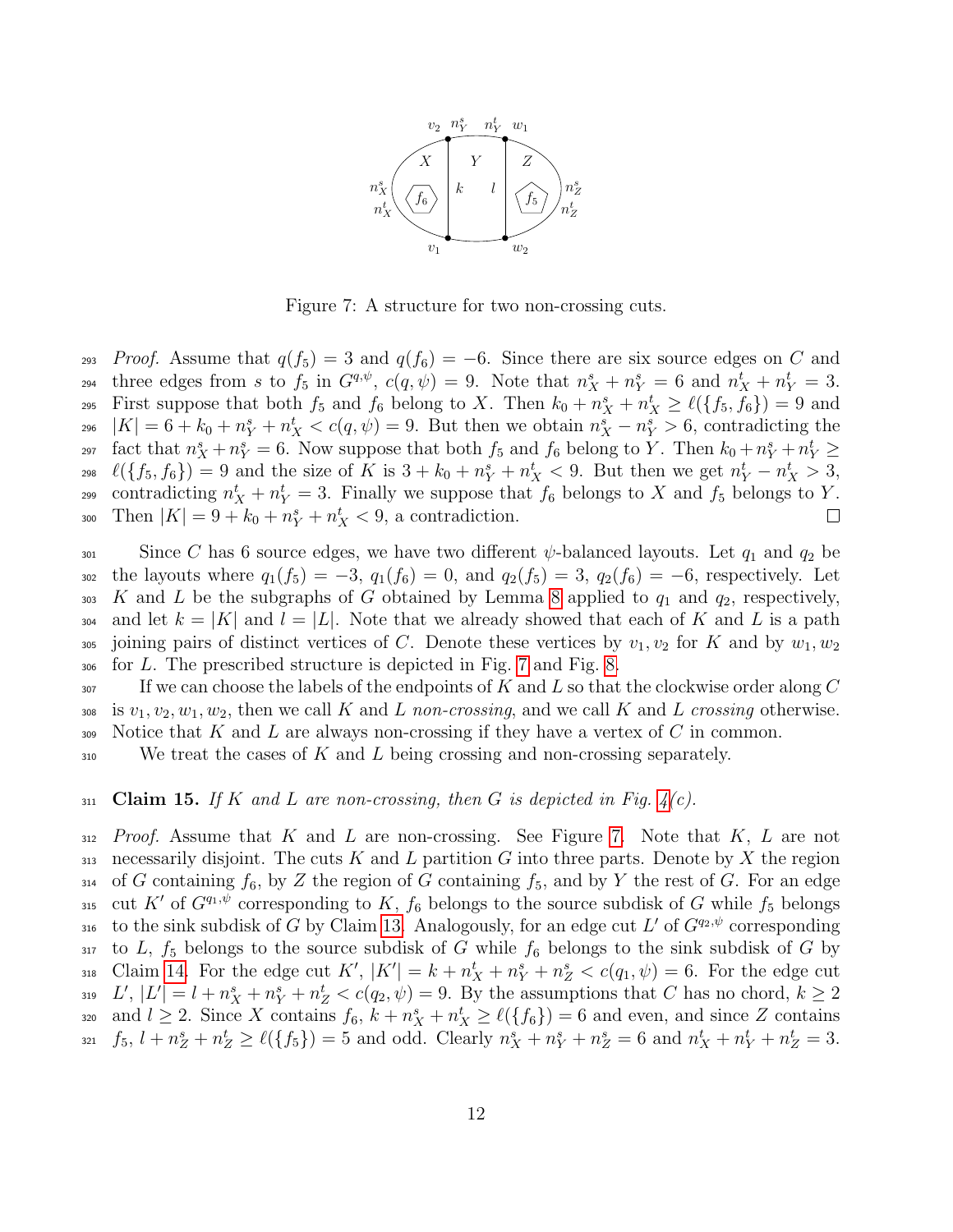

<span id="page-12-0"></span>Figure 8: A structure for two crossed cuts.

<sup>322</sup> Here is the summary of the constraints:

332

| 323 | $ K'  = k + n_X^t + n_Y^s + n_Z^s < c(q_1, \psi) = 6$           |
|-----|-----------------------------------------------------------------|
| 324 | $ L'  = l + n_X^s + n_Y^s + n_Z^t < c(q_2, \psi) = 9$           |
| 325 | $k + n_X^s + n_X^t \geq \ell(\lbrace f_6 \rbrace) = 6$ and even |
| 326 | $l + n_Z^s + n_Z^t \geq \ell({f_5}) = 5$ and odd                |

$$
n_X^s + n_Y^s + n_Z^s = 6
$$

$$
n_X^t + n_Y^t + n_Z^t = 3
$$

$$
\min\{k,l\} \ge 2
$$

<sup>331</sup> All integer solutions to these constraints are in the following table:

| $n_X^s$   $n_X^t$   $n_Y^s$   $n_Y^t$   $n_Z^s$   $n_Z^t$   $k$ |  |                |             |  |
|-----------------------------------------------------------------|--|----------------|-------------|--|
|                                                                 |  | $\overline{1}$ | $2^{\circ}$ |  |
|                                                                 |  |                | 2           |  |

 $333$  From these two solutions we obtain the graphs depicted in Fig. [4\(](#page-5-0)c).

 $\Box$ 

334 Claim 16. If K and L are crossing, then G is depicted in Fig.  $4(d1)$  or (d2).

 $335$  Proof. Assume that K and L cross, hence G is divided by K and L into four regions. Let 336 X be the region of G containing  $f_6$ , Z be the region containing  $f_5$ , and let  $W, Y$  be the two  $337$  remaining regions. Since K and L cross, they have a common internal vertex v. Note that 338 K∩L is a path and v can be any vertex on the path. Denote by  $k_1$  the length of the subpath 339 of K between X and Y up to v, and denote by  $k_2$  the length of the rest of K. Denote by  $l_1$ 340 the length of the subpath of L between Y and Z up to v, and denote by  $l_2$  the length of the  $341$  rest of L. The prescribed structure is depicted in Fig. [8.](#page-12-0)

Note that  $\min\{k_1, k_2, l_1, l_2\} \geq 1$  since v is an internal vertex. For an edge cut K' of <sup>343</sup>  $G^{q_1,\psi}$  corresponding to K,  $f_6$  belongs to the source component while  $f_5$  belongs to the sink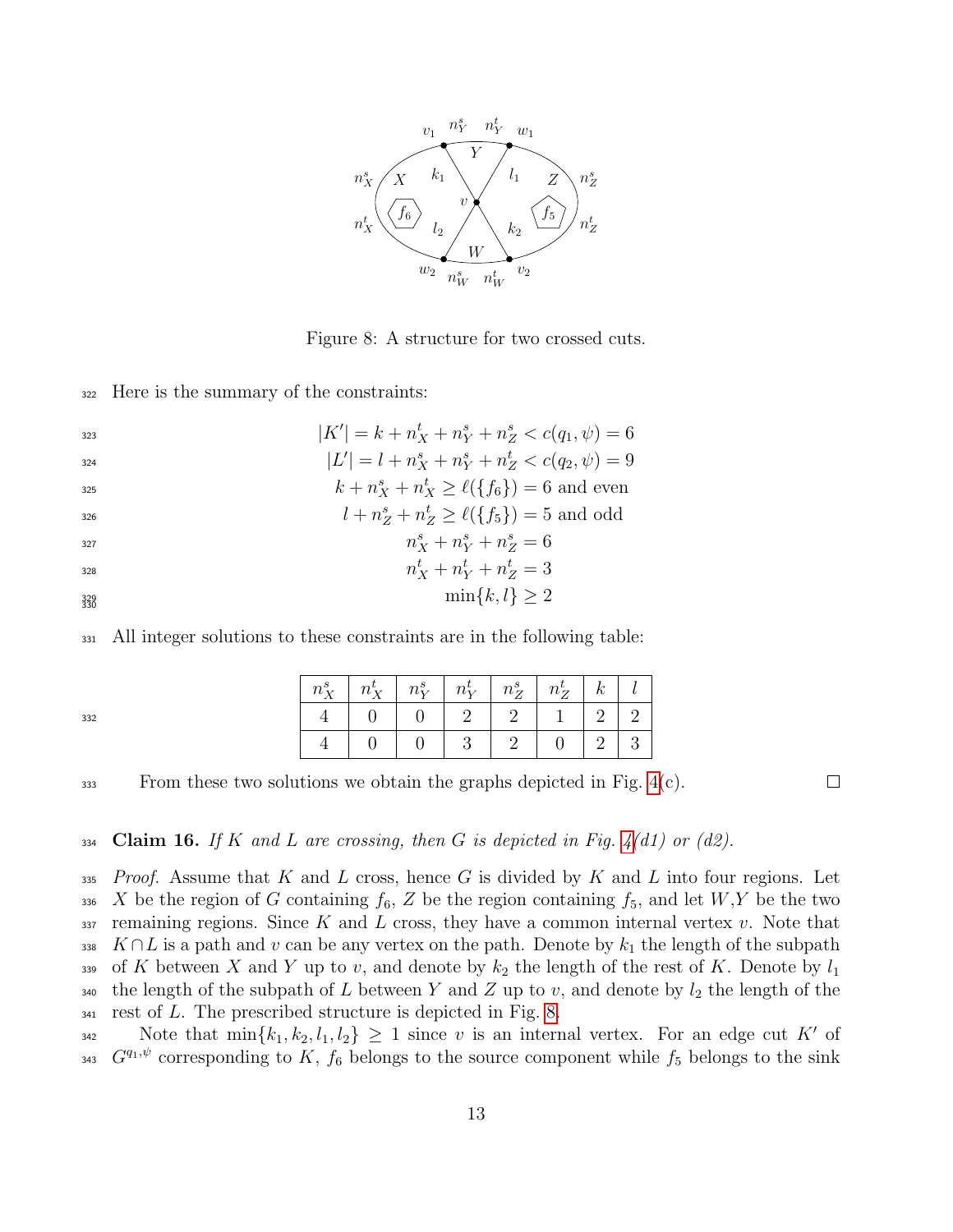<sup>344</sup> component by Claim [13.](#page-10-1) Analogously, for an edge cut L' of  $G^{q_2,\psi}$  corresponding to L,  $f_5$ 345 belongs to the source component while  $f_6$  belongs to the sink component by Claim [14.](#page-10-2) <sup>346</sup> We obtain the following set of constraints that must be satisfied in this subcase.

$$
|K'| = k_1 + k_2 + n_X^t + n_Y^s + n_Z^s + n_W^t < c(q_1, \psi) = 6 \tag{1}
$$

$$
|L'| = l_1 + l_2 + n_X^s + n_Y^s + n_Z^t + n_W^t < c(q_2, \psi) = 9 \tag{2}
$$
\n
$$
k_1 + l_2 + n_Y^s + n_Y^t > \ell(f, \xi) = 6 \text{ and even} \tag{3}
$$

$$
k_1 + l_2 + n_X^s + n_X^t \ge \ell(\lbrace f_6 \rbrace) = 6 \text{ and even}
$$
\n
$$
l_1 + k_2 + n_Z^s + n_Z^t \ge \ell(\lbrace f_5 \rbrace) = 5 \text{ and odd}
$$
\n
$$
(4)
$$

$$
l_2 + k_2 + n_X^s + n_X^t + n_Y^s + n_Y^t + n_Z^s + n_Z^t \ge \ell(\{f_5, f_6\}) = 9 \text{ and odd}
$$
 (5)

$$
\min\{k_1, l_1\} + n_Y^s + n_Y^t > \max\{k_1, l_1\} \tag{6}
$$

$$
\min\{k_2, l_2\} + n_W^s + n_W^t > \max\{k_2, l_2\} \tag{7}
$$

$$
n_X^s + n_Y^s + n_Z^s = 6 \tag{8}
$$

$$
n_X^t + n_Y^t + n_Z^t = 3 \tag{9}
$$

357 Inequalities [\(1\)](#page-13-1) and [\(2\)](#page-13-2) come from the size of the cut being smaller than  $c(q_1, \psi)$  and  $c(q_2, \psi)$ , <sup>358</sup> respectively. Inequalities [\(3\)](#page-13-3)–[\(5\)](#page-13-4) come from the fact that interior of cycles are also critical 359 graphs. Finally, if any of the inequalities  $(6)-(7)$  $(6)-(7)$  $(6)-(7)$  are violated then the cuts K and L can be <sup>360</sup> taken as non-crossing.

<sup>361</sup> We solve the system of constraints by computer programs. The programs are available <sup>362</sup> at <http://orion.math.iastate.edu/lidicky/pub/9cyc/>.

<span id="page-13-6"></span><span id="page-13-5"></span><span id="page-13-4"></span><span id="page-13-3"></span><span id="page-13-2"></span><span id="page-13-1"></span> $\Box$ 

 $\Box$ 

 $\frac{363}{100}$  From these solutions we get graphs depicted in Fig. [4\(](#page-5-0)d1) and (d2).

<sup>364</sup> This finishes the proof of Lemma [11.](#page-9-1)

### <sup>365</sup> 3.3 One 5-face

<span id="page-13-0"></span>366 Lemma 17. If G contains one 5-face  $f_5$  and all other faces are 4-faces, then G is described  $_{367}$  by Theorem  $5(a)$  and depicted in Fig.  $4(a)$ .

368 Proof. Let G be a C-critical graph containing one 5-face  $f_5$ . Let  $e \in E(G) \setminus E(C)$ . We want 369 to find a 3-coloring  $\psi$  of C that does not extend to a proper 3-coloring of G but extends to a 370 proper 3-coloring of  $G - e$ . Note that if  $e \notin E(f_5)$  then  $G - e$  has a 5-face, and if  $e \in E(f_5)$  $371$  then 6-face and  $G - e$  has a 7-face. This gives us two cases to consider.

 $37\text{Case 1: } G - e$  contains a 5-face and a 6-face.

 $\mathcal{L}_{373}$  Let  $\psi$  be a 3-coloring of C containing 9 source edges (i.e. the colors around C are  $1, 2, 3, 1, 2, 3, 1, 2, 3$ . Then  $\psi$  extends to a 3-coloring of  $G - e$  by Claim [12.](#page-10-3) However,  $\psi$  does not extend to a 3-coloring of G since it is not possible to create a  $\psi$ -balanced  $376$  layout for  $G$ .

37Case 2:  $G - e$  contains a 7-face  $f_7$ . 378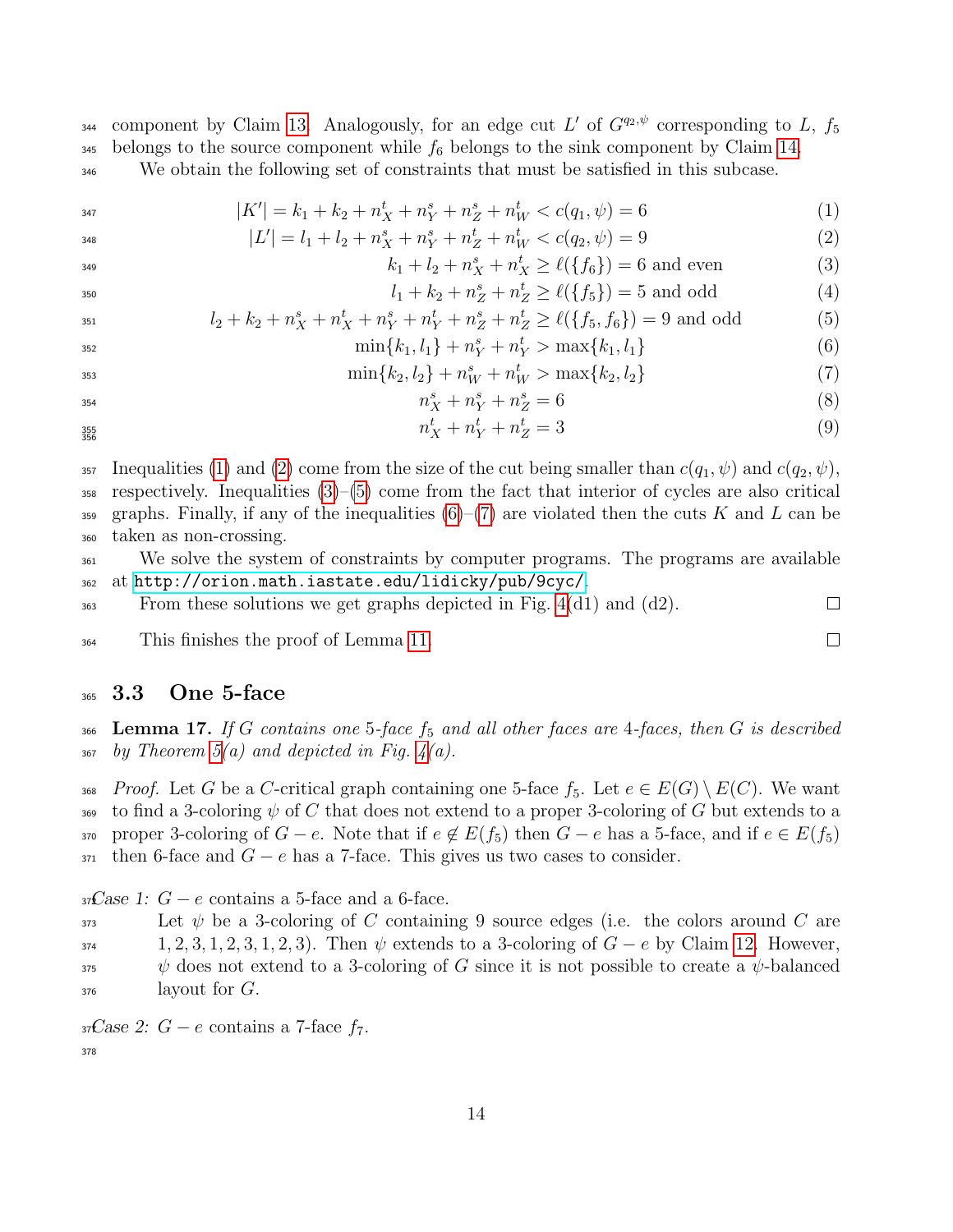$\mathcal{B}$  By Theorem [10,](#page-9-0) if  $\psi$  is a 3-coloring of C containing 9 source edges, then  $\psi$  does not 380 extend to a proper 3-coloring of  $G - e$  and if  $\psi$  is a 3-coloring of C containing 6 source <sup>381</sup> edges and 3 sink edges, then  $\psi$  extends to a proper 3-coloring of  $G - e$  if  $E(C) \setminus E(f_7)$  $382$  contains both a sink and a source edge with respect to  $\psi$ . Since  $\psi$  must extend to  $S^3$  gas G − e, we know that  $\psi$  contains 6 source edges and 3 sink edges. Now we need to  $\frac{3}{84}$  construct such a proper 3-coloring  $\psi$  that does not extend to a proper 3-coloring of G 385 and check the condition for  $f_7$  and  $\psi$ .

386 Let q be a  $\psi$ -balanced layout of G. The only possibility is  $q(f_5) = -3$  and  $c(q, \psi) = 6$ . By Lemma [7,](#page-7-0) there exists an edge-cut K in  $G^{q,\psi}$  separating s from t such that  $|K|$ <sup>388</sup> is smaller than 6. By a proof of Lemma [8](#page-7-2) (for details see [\[16\]](#page-25-10)), there is a subgraph  $K_0$  of G containing edges of G, which are crossed by edges of K that are not adjacent  $t_0$  any of the terminals in  $G^{q,\psi}$ . Denote  $|K_0|$  by  $k_0$ . First suppose that  $K_0$  is a cycle. <sup>391</sup> Let m denote the sum of the q-values of the faces in the interior of  $K_0$ . By Lemma [8,](#page-7-2) <sup>392</sup>  $|m| > k_0$ . If  $f_5$  is in the interior of  $K_0$ , then  $|m| = 3$ , while  $\ell({f_5}) = 5$ , a contradiction. 393 Therefore  $K_0$  is a path joining two distinct vertices of C.

From a  $\psi$ -balanced layout q we obtain that  $n_X^s + n_Y^s = 6$  and  $n_X^t + n_Y^t = 3$ . This <sup>395</sup> structure is the same as in the proof of Lemma [11](#page-9-1) (see Fig. [6\)](#page-10-0). The following two <sup>396</sup> possibilities can occur:

 $\text{Let } f_5 \text{ belong to } X. \text{ For the edge cut } K, |K| = k_0 + n_Y^s + n_X^t + 3 < c(q, \psi) = 6. \text{ Since }$ <sup>398</sup> C has no chords,  $k_0 = 2$ ,  $n_Y^s = 0$ ,  $n_X^t = 0$ ,  $n_X^s = 6$ , and  $n_Y^t = 3$ . The cycle bounding X <sup>399</sup> has length 8. However, it contains only one face of odd size, which is a contradiction.

400 Let  $f_5$  belong to Y. For the edge-cut K,  $|K| = k_0 + n_Y^s + n_X^t < c(q, \psi) = 6$ . For X we have  $k_0 + n_X^s + n_X^t \ge \ell(\lbrace f_4 \rbrace) = 4$  and even. Since Y contains  $f_5$ ,  $k_0 + n_X^s + n_X^t \ge$  $\ell({f_5}) = 5$  and odd. We solve the system of these constraints by a computer program. <sup>403</sup> The solutions are in Table [1.](#page-14-0)

| $n^s_X\,$      | $n_X^t$        | $n_{Y}^{s}$    | $n_Y^t$        | $k_0$          |
|----------------|----------------|----------------|----------------|----------------|
| $\overline{6}$ | 1              | $\overline{0}$ | $\sqrt{2}$     | $\overline{3}$ |
| 6              | $\overline{0}$ | 0              | 3              | $\overline{2}$ |
| $\overline{5}$ | 1              | 1              | $\overline{2}$ | $\overline{2}$ |
| 6              | $\overline{0}$ | 0              | 3              | 4              |
| 5              | 0              | 1              | 3              | 3              |
|                | 0              | $\overline{2}$ | 3              | $\overline{2}$ |

<span id="page-14-0"></span>Table 1: Solutions in Lemma [17,](#page-13-0) Case 2.

 $\frac{404}{404}$  From the first three solutions we obtain that Y is a 5-face  $f_5$  sharing at least two sink <sup>405</sup> edges with C. The other three solutions give that Y is bounded by a 7-cycle sharing 406 at least three sink edges with C. Now we need to verify that we could find  $\psi$  satisfying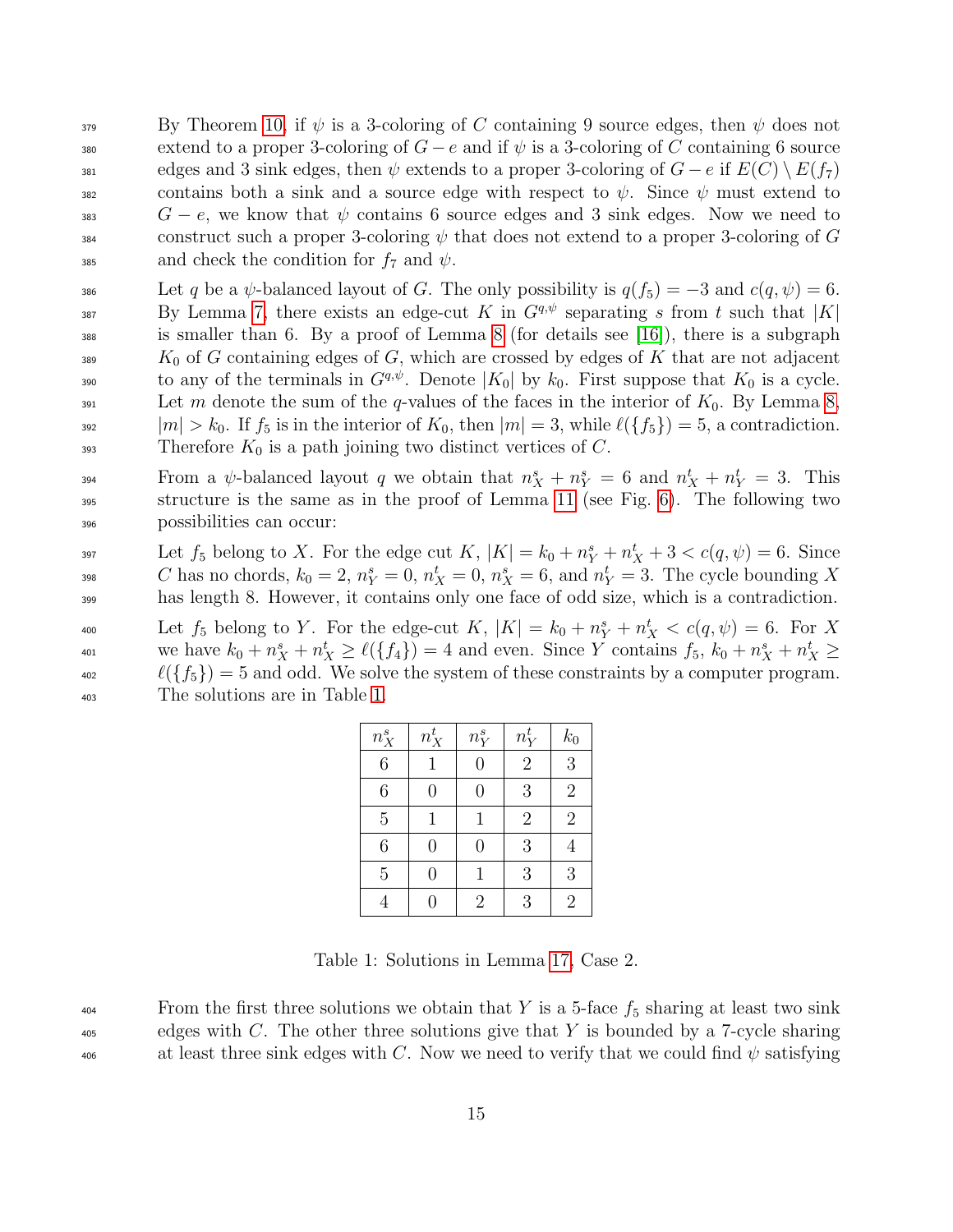$\text{407}$  the constraints in Table [1](#page-14-0) that extends to  $G - e$ . In particular, by Theorem [10,](#page-9-0) we  $\alpha_{408}$  need to find a coloring where  $f_7$  in  $G - e$  does not contain all three sink edges of C.

 $409$  We distinguish two cases, based on the length of the cycle bounding Y:

 $_{410}$  5-cycle: This corresponds to the first three solution in Table [1.](#page-14-0) In the second solution,  $f_5$ 411 contains all three sink edges of C, hence  $f_7$  in  $G - e$  also contains all three sink <sup>412</sup> edges and hence the precoloring does not extend and we do not have a C-critical <sup>413</sup> graph. In the first and second solution, it is possible to place the third sink edge 414 on C such that it is not part of  $f_7$ , hence the precoloring extends to  $G - e$  by <sup>415</sup> Theorem [10.](#page-9-0) Resulting configuration is depicted in Fig. [4\(](#page-5-0)a) for the first line and <sup>416</sup> one additional edge could be shared for the third solution in Table [1.](#page-14-0) Notice that 417 this case will work for all  $e \in E(f_5) \setminus E(C)$  if it works for at least one.

<sup>418</sup> 7-cycle: This corresponds to the last three solutions in Table [1.](#page-14-0) Notice that we have this <sup>419</sup> case no matter which edge of  $f_5$  is chosen as e. In order to extend  $\psi$  to  $G - e$ ,  $420$  an edge from K must be removed. If no edge from K is removed, then there is  $\text{still no coloring of } G - e \text{ since the same cut will prevent it. Hence all edges of } f_5$ <sub>422</sub> are either in K or in C. But it is not possible to have a 5-face in a 7-cycle that <sup>423</sup> contains only edges of the 7-cycle. Therefore we get no C-critical graphs.

<sup>424</sup> This finishes the proof of Lemma [17.](#page-13-0)

#### 425 3.4 Three 5-faces

<span id="page-15-0"></span> $\mu_{426}$  Lemma 18. If G contains three 5-faces and all other faces are 4-faces, then G is described  $427$  by Theorem  $5(e)$  and depicted in Fig.  $4(Bij)$  for all i and j.

428 Proof. Let G be a C-critical graph containing three 5-faces. Let  $e \in E(G) \setminus E(C)$ . We 429 want to find a 3-coloring  $\psi$  of C that does not extend to a proper 3-coloring of G, but 430 extends to a 3-coloring of  $G - e$ . Note that either  $G - e$  has three 5-faces and a 6-face, or  $_{431}$  G − e has two 5-faces and a 7-face, or G − e has one 5-faces and a 8-face. Since we know 432 that  $\ell({5, 5, 5, 6}) \ge 11$ ,  $\ell({5, 5, 7}) \ge 11$ , and  $\ell({5, 8}) \ge 11$ , every proper 3-coloring of C 433 extends to  $G - e$ , and therefore,  $\psi$  extends to  $G - e$ .

434 Without loss of generality, assume C has more source edges than sink edges in the coloring 435  $\psi$ . Either C contains 9 source edges and no sink edges or C contains 6 source edges and 3 <sup>436</sup> sink edges.

437 Given  $i \in \{0, 1, 2, 3\}$ , let  $\ell_5(i)$  denote the smallest length of a cycle in a critical graph 438 that may contain i of the 5-faces, namely,  $\ell_5(0) = 4, \ell_5(1) = 5, \ell_5(2) = 8$ , and  $\ell_5(3) = 9$ .

439 Claim 19. There are 6 source edges in  $C$ .

440 Proof. Suppose for contradiction that there are 9 source edges. Hence there is just one  $\psi$ -441 balanced layout q assigning  $-3$  to every 5-face. Let  $K_0$  and m be obtained from Lemma [8,](#page-7-2) 442 which says  $|m| > |K_0|$ . Let  $k = |K_0|$ .

 $\Box$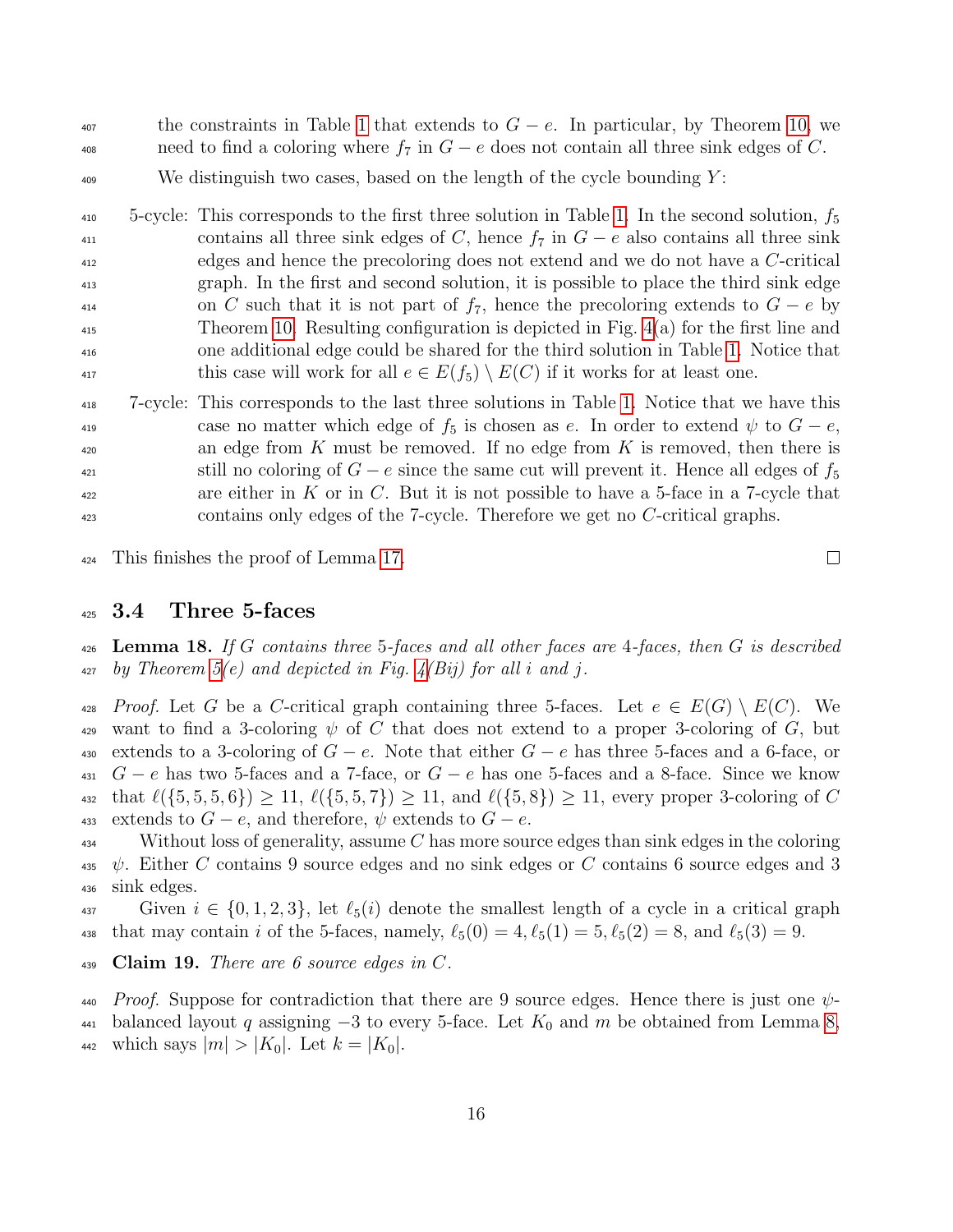443 Suppose  $K_0$  is a cycle. When i of the 5-faces are in interior of  $K_0$ , then  $3i = |m| > k \geq$ 444  $\ell_5(i)$ , which is a contradiction for all  $i \in \{0, 1, 2, 3\}.$ 

445 Therefore,  $K_0$  is a path. Let X correspond to the source component and let Y correspond 446 to the sink component. Note that  $n_X^s + n_Y^s = 9$  and  $n_X^t + n_Y^t = 0$ , which implies  $n_X^t = n_Y^t = 0$ . 447 By Lemma [7,](#page-7-0) there must exist an edge-cut smaller than the degree of s that separates the terminals of  $G^{q,\psi}$ . Therefore, if X contains i of the 5-faces, then  $n_Y^s + n_X^t + k + 3i \leq 8$ . By the definition of  $\ell_5$ , it follows that  $n_Y^s + n_Y^t + k \geq \ell_5(3 - i)$ , which gives a contradiction for 450 all  $i \in \{0, 1, 2, 3\}.$ 

- $_{451}$  Hence C contains 6 source edges and 3 sink edges.
- <span id="page-16-0"></span>452 Claim 20. If there is a  $\psi$ -balanced layout q, then the q values of the three 5-faces are  $453 \quad 3, -3, -3, \text{ and either}$
- 454 A. X contains two 5-faces where the q values are 3,  $-3$  and Y contains one 5-face with q  $_{455}$  value  $-3$ ; or
- 456 B. X contains one 5-face with q value 3 and Y contains two 5-faces where both q values are  $457 -3.$
- <sup>458</sup> See Fig. [9](#page-17-0) for an illustration.
- $459$  Proof. In order to have a layout, the q values of the three 5-faces must be 3,  $-3$ ,  $-3$ , 460 respectively, since there are 3 more source edges than sink edges. Let  $K_0$  and m be obtained 461 from Lemma [8,](#page-7-2) which says  $|m| > |K_0|$ . Let  $k = |K_0|$ .
- $\mu_{462}$  Suppose  $K_0$  is a cycle. Denote by m the sum of the q values of the faces in the interior 463 of  $K_0$ . When i of the 5-faces are in the interior of  $K_0$ , then  $3i \geq |m| > k \geq \ell_5(i)$ , which is a 464 contradiction for all  $i \in \{0, 1, 2, 3\}.$
- 465 Therefore,  $K_0$  is a path. Note that  $n_X^s + n_Y^s = 6$  and  $n_X^t + n_Y^t = 3$ . By Lemma [7,](#page-7-0) there <sup>466</sup> must exist an edge-cut smaller than the degree of s that separates the terminals of  $G^{q,\psi}$ .
- If Y contains three 5-faces, then  $n_Y^s + n_X^t + k + 3 \le 8$  and  $n_Y^s + n_Y^t + k \ge 9$ . This implies <sup>468</sup> that  $n_Y^t - n_X^t \geq 4$ , which contradicts that  $n_Y^t + n_X^t = 3$ .
- If X contains three 5-faces, then  $n_Y^s + n_X^t + k + 6 \leq 8$  and  $n_X^s + n_X^t + k \geq 9$ . This implies <sup>470</sup> that  $n_X^s - n_Y^s \ge 7$ , which contradicts that  $n_X^s + n_Y^s = 6$ .
- If X contains only the two 5-faces where both have q values  $-3$ , then  $n_Y^s + n_X^t + k + 9 \le 8$ , <sup>472</sup> which is a contradiction.
- If X contains exactly one 5-face where the q value is  $-3$ , then  $n_Y^s + n_X^t + k + 6 \leq 8$  and <sup>474</sup>  $n_Y^s + n_Y^t + k \ge 8$ . This implies that  $n_Y^t - n_X^t \ge 6$ , which contradicts  $n_X^t + n_Y^t = 3$ . <sup>475</sup> This finishes the proof of the claim.  $\Box$

 $\frac{476}{476}$  Claim [20](#page-16-0) implies that there are three  $\psi$ -balanced layouts q since there are three choices  $477$  for the 5-face f where  $q(f) = 3$ . Each of them gives a cut of type A or type B, where the <sup>478</sup> types are described by Claim [20;](#page-16-0) see Fig. [9.](#page-17-0)

First we show that cuts of type A do not exist. Suppose there is a  $\psi$ -balanced layout  $q_1$ 480 that gives a cut of type A. In a cut of type A, there is one 5-face  $f$  in the sink component 481 Y. Let  $q_2$  be a  $\psi$ -balanced layout where  $q_2(f) = 3$ .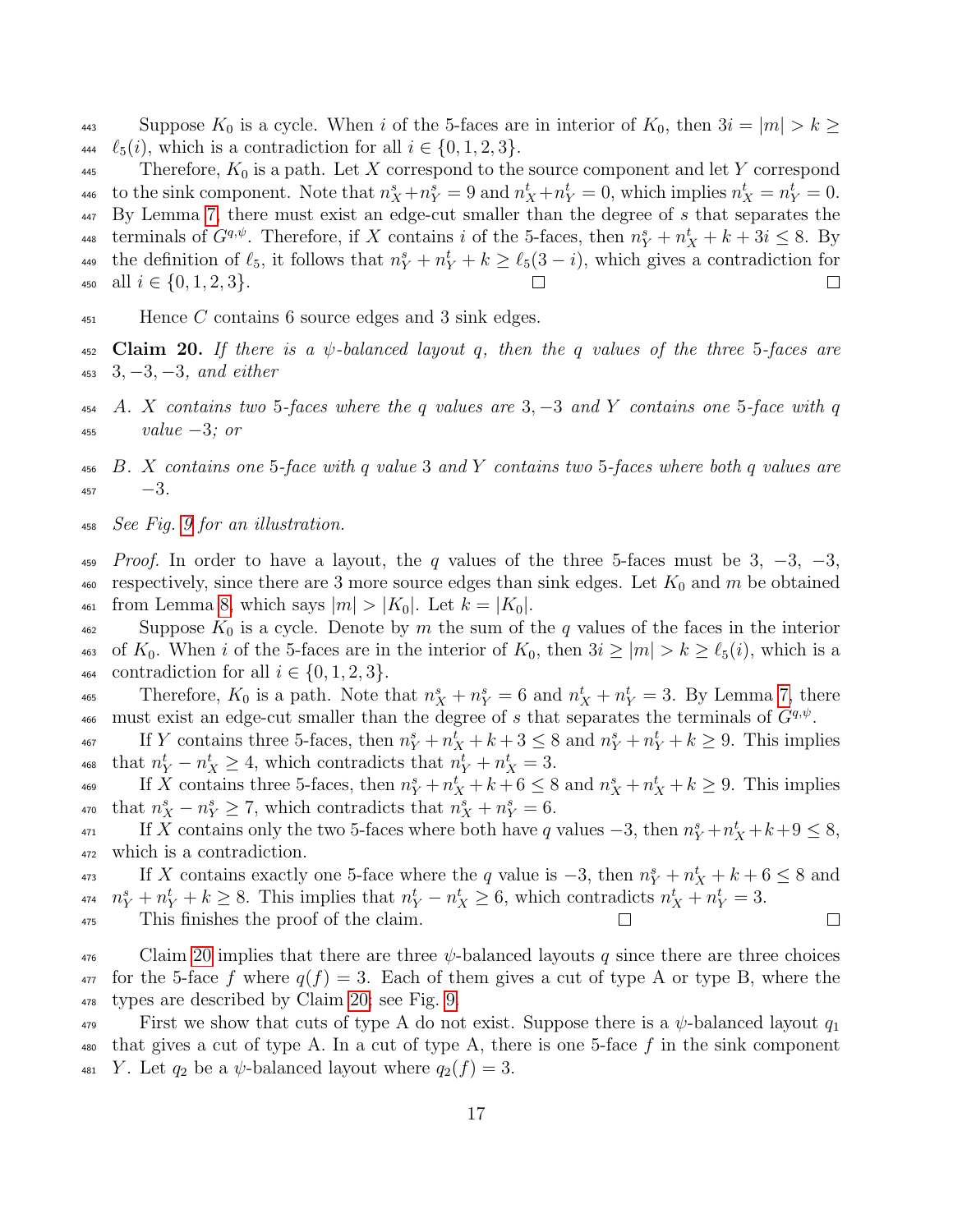

<span id="page-17-0"></span>Figure 9: When C is has 6 source edges and has three 5-faces. The only possible cuts are of type A (left) and type B (right).

482 Let K and L be the subgraphs of G denoted by  $K_0$  if Lemma [8](#page-7-2) is applied to  $q_1$  and  $q_2$ , 483 respectively. Let  $k = |K|$  and  $l = |L|$ . Note that we already showed that both K and L are 484 paths joining pairs of distinct vertices of C in Claim [20.](#page-16-0) Let  $u_1, u_2$  be the endpoints of K 485 and let  $v_1, v_2$  be the endpoints of L. For convenience, given  $a, b, c, d \in V(C)$ , let  $C(a, b; c, d)$ 486 denote the a, b-subpath of C that does not involve the vertices c and d.

<span id="page-17-4"></span> $487$  Claim 21. Layout  $q_2$  does not give a cut of type A.

 $P_{\text{roof}}$ . If both cuts are of type A, then either the two cuts cross or not. For an illustration, <sup>489</sup> see Fig. [10.](#page-18-0)

490 Suppose K and L are crossing. The situations is depicted in Fig[.10](#page-18-0) (a). Let v be an  $_{491}$  internal common vertex of K and L. We relabel the endpoints of K and L so that the clockwise order of the four vertices on C is  $u_1, v_1, u_2, v_2$ . For each  $i \in \{1, 2\}$ , let  $K_i$  and  $L_i$ 492 493 be the  $v, u_i$ -path and  $v, v_i$ -path on K and L, respectively. Also, let  $|K_i| = k_i$  and  $|L_i| = l_i$ . 494 Let A be the region bounded by  $K_1, L_1$ , and  $C(u_1, v_1; u_2, v_2)$ , let X be the region bounded 495 by  $K_1, L_2$ , and  $C(u_1, v_2; u_2, v_1)$ , let Y be the region bounded by  $L_1, K_2$ , and  $C(v_1, u_2; v_2, u_1)$ , 496 and let Z be the region bounded by  $L_2, K_2$ , and  $C(u_2, v_2; u_1, v_1)$ .

<sup>497</sup> We obtain the following constrains that must be satisfied by considering the sizes of the <sup>498</sup> regions and the flow conditions.

$$
k_1 + k_2 + n_X^t + n_Y^s + n_Z^t + n_A^s \le 5 \tag{10}
$$

<span id="page-17-2"></span><span id="page-17-1"></span>
$$
l_1 + l_2 + n_X^s + n_Y^t + n_Z^t + n_A^s \le 5 \tag{11}
$$

$$
n_Y^s + n_Y^t + k_2 + l_1 \text{ is } \geq 5 \text{ and odd}
$$
 (12)

<span id="page-17-3"></span>
$$
n_Z^s + n_Z^t + k_2 + l_2 \text{ is } \geq 5 \text{ and odd}
$$
 (13)

$$
n_X^s + n_X^t + k_1 + l_2 \text{ is } \geq 5 \text{ and odd}
$$
 (14)

 $\frac{1}{505}$  Inequalities [\(10\)](#page-17-1) and [\(11\)](#page-17-2) mean that the size of the cut is less than 6. The other inequalities <sup>506</sup> mean that a cycle bounding a region containing one 5-face must have an odd length of at  $\sum_{i=1}^{507}$  least 5. We also use that  $\min\{k_1, k_2, l_1, l_2\} \geq 1$ , since v is not a vertex of C. However, the 508 set of constraints [\(10\)](#page-17-1)–[\(14\)](#page-17-3) has no solution. Hence K and L cannot be crossing.

509 Suppose K and L are non-crossing. The situations is depicted in Fig[.10](#page-18-0) (b). Relabel the 510 endpoints of K and L so that the clockwise order of the four vertices on C is  $v_1, u_1, u_2, v_2$ . 511 Also, let X be the region bounded by L and  $C(v_1, v_2; u_1, u_2)$ , let Y be the region bounded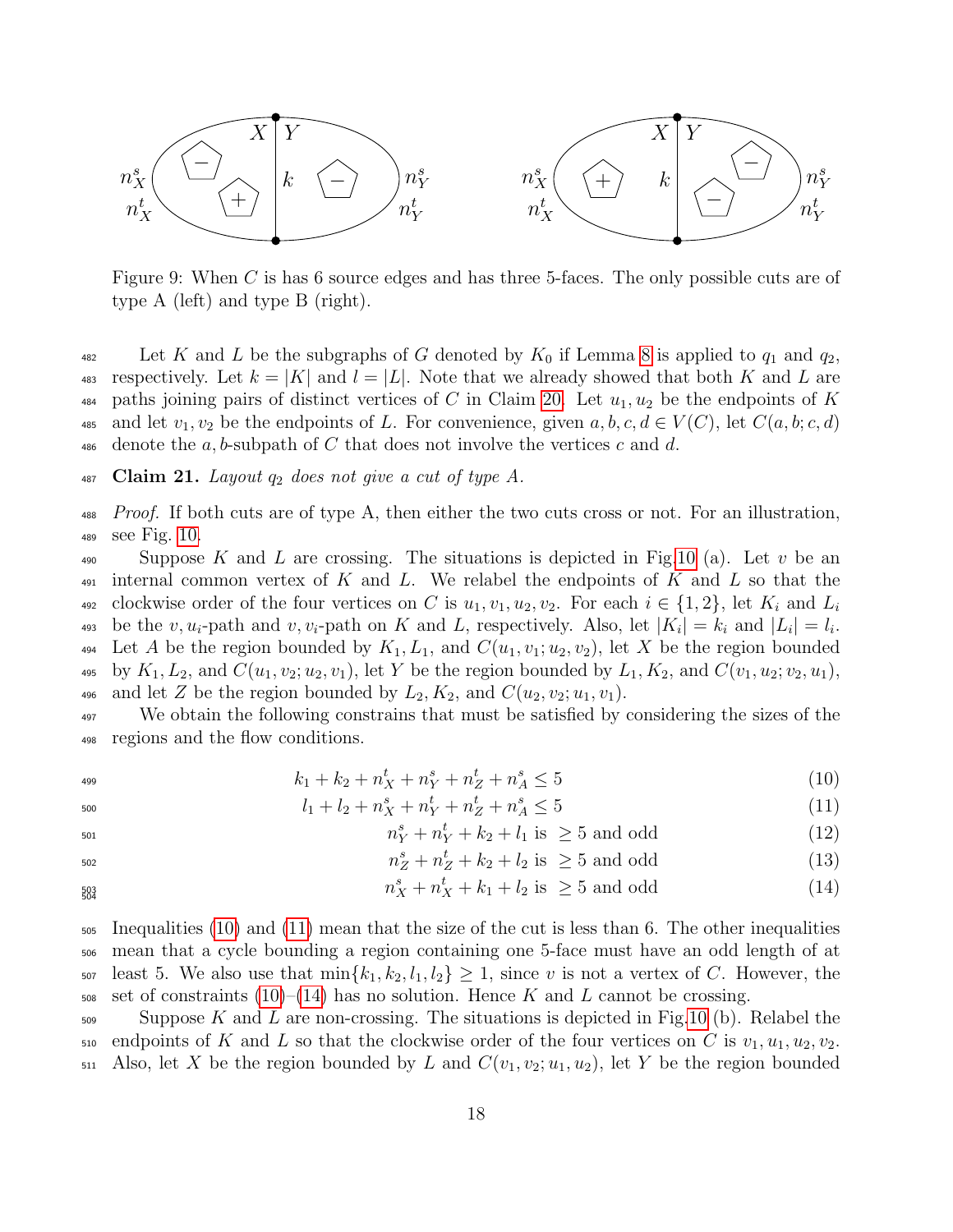$512$  by K and  $C(u_1, u_2; v_1, v_2)$ , and let Z be the region bounded by K, L,  $C(v_1, u_1; v_2, u_2)$ , and 513  $C(v_2, u_2; v_1, u_1)$ .



<span id="page-18-0"></span>Figure 10: (a) Two crossing cuts of type A; (b) two non-crossing cuts of type A.

<sup>514</sup> As in the crossing case we obtain the following set of constraints that must be satisfied.

$$
k + n_X^t + n_Y^s + n_Z^t \le 5 \tag{15}
$$

$$
l + n_X^s + n_Y^t + n_Z^t \le 5 \tag{16}
$$

$$
n_Y^s + n_Y^t + k \text{ is } \geq 5 \text{ and odd}
$$
 (17)

$$
\substack{518 \\ 519}
$$

 $n_X^s + n_X^t + l$  is  $\geq 5$  and odd (18)

<sup>520</sup> Inequalities [\(15\)](#page-18-1) and [\(16\)](#page-18-2) are obtained since the cut size must be less than six. The other <sup>521</sup> inequalities are obtained since each cycle bounding a region containing one 5-face must have 522 an odd length of at least 5. We also include that  $\min\{k, l\} \geq 2$  since G does not have chords.  $523$  Recall that we assumed that C has no chords. The above set of constraints has no solution.  $\mu$ <sub>524</sub> Hence K and L cannot be non-crossing.

<sup>525</sup> This finishes the proof of Claim [21.](#page-17-4)

<span id="page-18-5"></span><span id="page-18-4"></span><span id="page-18-3"></span><span id="page-18-2"></span><span id="page-18-1"></span> $\Box$ 

 $\Box$ 

<span id="page-18-6"></span>526 Claim 22. Layout  $q_2$  does not give a cut of type B.

 Proof. If  $q_2$  is a cut of type B, then we have three cases depending on the positions of K and L. The cases are depicted in Fig. [11.](#page-19-0) If K and L are crossing, it gives the first case (AB1). If they are non-crossing, it gives two cases (AB2) and (AB3) based on the position of K and L. In order to simplify the writeup, we refer the reader to Fig. [11](#page-19-0) for notation and description of the cases.

<sup>532</sup> Depending on the case, we obtain a set of constraints that must be satisfied.

(AB1):

$$
k_1 + k_2 + n_X^t + n_Y^s + n_A^s + n_B^t \le 5 \tag{19}
$$

$$
l_1 + l_2 + n_X^s + n_Y^t + n_A^s + n_B^t \le 8 \tag{20}
$$

$$
n_Y^s + n_Y^t + l_1 + k_2 \text{ is } \geq 5 \text{ and odd}
$$
 (21)

$$
n_X^s + n_X^t + k_1 + l_2
$$
 is  $\geq 8$  and even

$$
n_X^s + n_X^t + n_A^s + n_A^t + l_1 + l_2
$$
 is  $\geq 8$  and even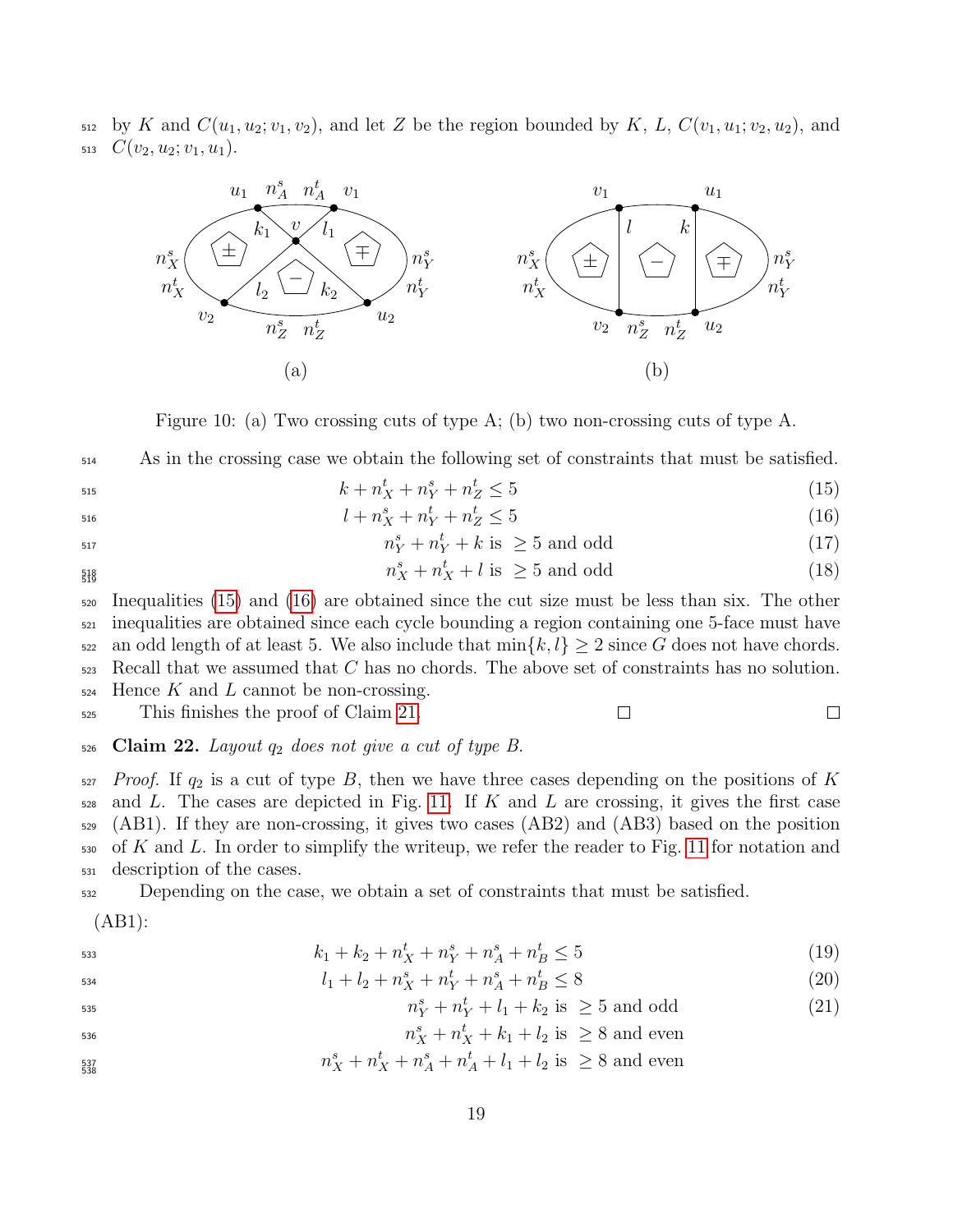

<span id="page-19-5"></span><span id="page-19-2"></span><span id="page-19-1"></span><span id="page-19-0"></span>Figure 11: (AB1) Crossing cuts of types A and B; (AB2),(AB3) non-crossing cuts of types A and B.

(AB2):

$$
k + n_X^t + n_Y^s + n_A^s \le 5 \tag{22}
$$

$$
l + n_X^s + n_Y^t + n_A^s \le 8 \tag{23}
$$

$$
n_Y^s + n_Y^t + l \text{ is } \geq 5 \text{ and odd}
$$
 (24)

$$
n_X^s + n_X^t + k
$$
 is  $\geq 8$  and even

<span id="page-19-6"></span><span id="page-19-4"></span><span id="page-19-3"></span>(AB3):

$$
k + n_X^t + n_Y^s + n_A^t \le 5 \tag{25}
$$

$$
l + n_X^s + n_Y^t + n_A^t \le 8 \tag{26}
$$

$$
n_Y^s + n_Y^t + k \text{ is } \geq 5 \text{ and odd}
$$
 (27)

$$
n_X^s + n_X^t + l
$$
 is  $\geq 8$  and even

 $\mu_{\text{549}}$  Inequalities [\(19\)](#page-18-3), [\(20\)](#page-18-4), [\(22\)](#page-19-1), [\(23\)](#page-19-2), [\(25\)](#page-19-3), and [\(26\)](#page-19-4) mean that the size of the cut is less than  $c(q_2, \psi)$ . Inequalities [\(21\)](#page-18-5), [\(24\)](#page-19-5), and [\(27\)](#page-19-6) mean that a region containing one 5-face must <sup>551</sup> have an odd length of at least 5. All other inequalities mean that a cycle bounding a region <sup>552</sup> containing two 5-faces must have an even length of at least 8. In addition, we include that  $\min\{k_1, k_2, l_1, l_2\} \geq 1$  since v is not a vertex of C. We also include  $\min\{k, l\} \geq 2$  since C has <sup>554</sup> no chords.

 $555$  None of the three sets of constraints has any solution. Hence  $q_2$  does not give a cut of <sup>556</sup> type B, and this finishes the proof of Claim [22.](#page-18-6)  $\Box$ 

 $557$  Claims [21](#page-17-4) and [22](#page-18-6) contradict each other. Hence  $q_1$  does not give a cut of type A and every <sup>558</sup> layout gives a cut of type B.

559 Let the 5-faces be  $f_1, f_2$ , and  $f_3$ . Let  $K_i$  be a cut of type B in layout  $q_i$  where  $q_i(f_i) = 3$ 560 and  $q_i(f_i) = -3$  for  $i \in \{1,2,3\}$  and  $j \in \{1,2,3\} \setminus \{i\}$ . Let  $u_i$  and  $v_i$  denote the endpoints of  $K_i$  and a subpath  $P_i$  of C in clock-wise direction such that  $P_i$  and  $K_i$  bound a region  $R_i$ 561  $_{562}$  that contains  $f_i$ .

563 Let  $i, j \in \{1, 2, 3\}$  and  $i \neq j$ . The closed interior of C is cut by  $K_i$  and  $K_j$  into several  $\epsilon_{564}$  closed disks. If  $R_i$  is one of the disks we call the cuts non-crossing and crossing otherwise.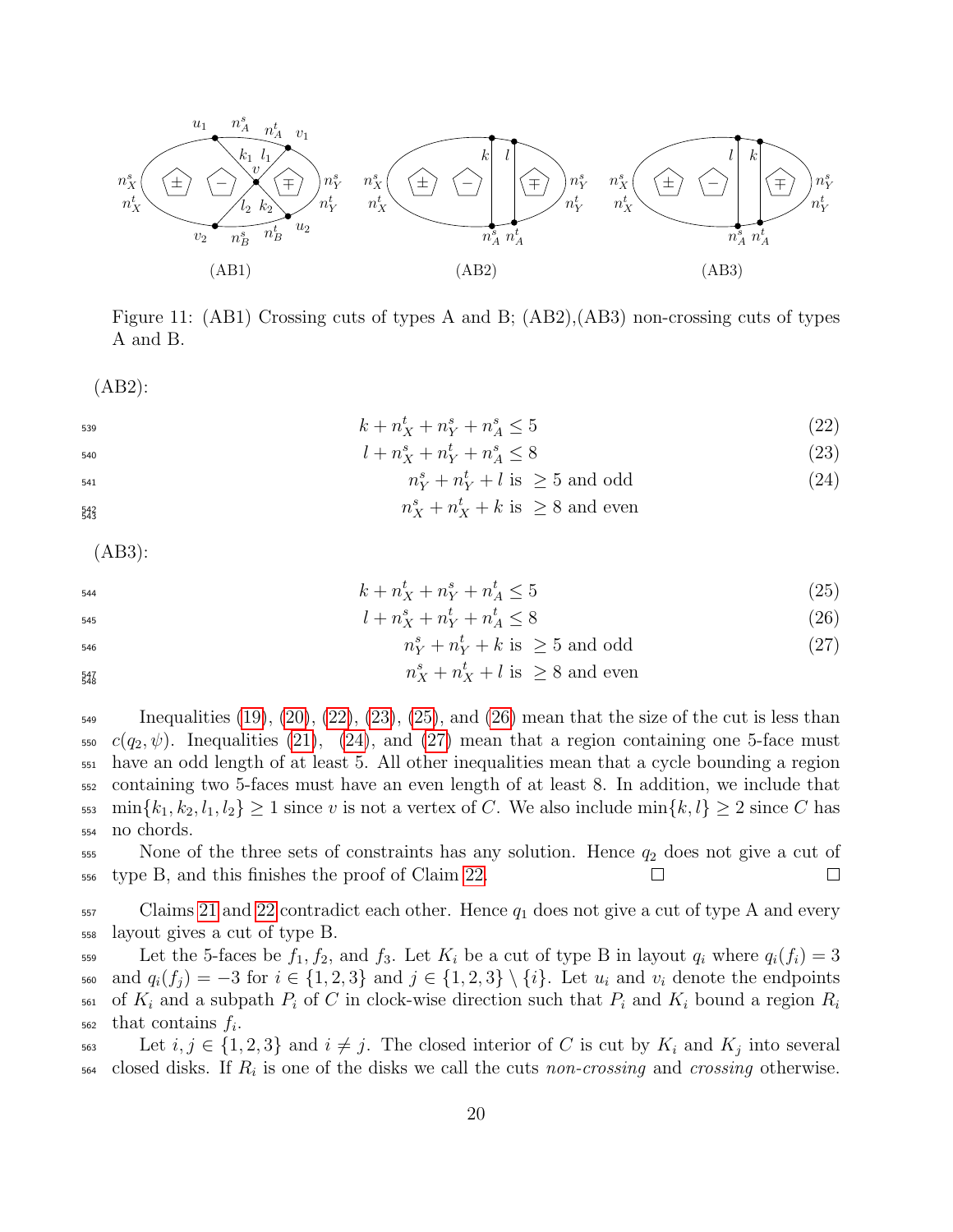- 565 See Fig. [12\(](#page-21-0)a) for *non-crossing* cuts and Fig. 12(b)(c) for *crossing* cuts. In a non-crossing  $\epsilon_{\text{66}}$  configuration, the order of vertices along C is  $u_i, v_i, u_j, v_j$ .
- S67 Next we show that in a crossing configuration, the order of vertices along C is  $u_i, u_j, v_i, v_j$ .
- $\,$  568  $\,$  Claim 23. If  $K_i$  and  $K_j$  are crossing, then the clock-wise direction order of the vertices 569  $\ along\ C\ is\ u_i, u_j, v_i, v_j.$
- *Proof.* Suppose for contradiction that the order is not  $u_i, u_j, v_i, v_j$ . If the order is  $u_i, v_i, u_j, v_j$ 570  $\tau$  then the cuts is not crossing. Hence, without loss of generality, the order is  $u_i, v_j, u_j, v_i$ . See  $572$  Fig. [12\(](#page-21-0)c) for the situation.

Let  $X, Y, Z, W$  be pairwise internally disjoint subpaths of C with endpoints  $\{v_i, u_i\}$ ,  ${u_i, v_j}, \{v_j, u_j\}, \{u_j, v_i\},$  respectively.

- 575 Since  $K_i$  and  $K_j$  are crossing,  $K_i \cup X$  is a cycle that does not bound a region containing  $576$   $f_i$ . Therefore, it bounds a region containing two 5-faces and has even length at least 8.  $577$  Analogously for  $K_j$  and Z. Together with the fact that cuts are of size at most 8, we get the <sup>578</sup> following set of constraints.
- 579  $k_i + n_X^s + n_Y^t + n_Z^t + n_W^t \leq 8$

$$
k_j + n_X^t + n_Y^t + n_Z^s + n_W^t \le 8
$$

$$
k_i + n_X^s + n_X^t \text{ is } \geq 8 \text{ and even}
$$

$$
k_j + n_Z^s + n_Z^t \text{ is } \geq 8 \text{ and even}
$$

583 584

- <sup>585</sup> This set of constraints has no solution.
- 586 Denote the length of the cut corresponding to  $q_1,q_2$ , and  $q_3$  by  $k,l$ , and  $m$ , respectively. <sup>587</sup> We use subscripts to denote the length of subpaths if some of the cuts are crossing. See <sup>588</sup> Fig. [13.](#page-22-0)

<sup>589</sup> If there is a pair of non-crossing cuts, distinguish the following cases:

- <sup>590</sup> (B1) all pairs of cuts are non-crossing.
- <sup>591</sup> (B2) one pair of cuts is crossing.
- <sup>592</sup> (B3) two pairs of cuts are crossing.
- <sup>593</sup> If all three pairs of cuts are crossing, distinguish the following cases:
- $_{594}$  (B4)  $P_1, P_2$ , and  $P_3$  have a common edge.
- 595 (B5) There is no common edge of  $P_1, P_2$ , and  $P_3$  and the union of  $R_1, R_2$ , and  $R_3$  does not 596 cover the whole disk bounded by C or there is no face of G in the intersection of  $R_1, R_2$ ,  $\log R_3$ .
- 598 (B6) There is no common edge of  $P_1, P_2$ , and  $P_3$ , the union of  $R_1, R_2$ , and  $R_3$  covers the whole  $599$  disk bounded by C, and there is a face of G in the intersection of all three regions.

 $\Box$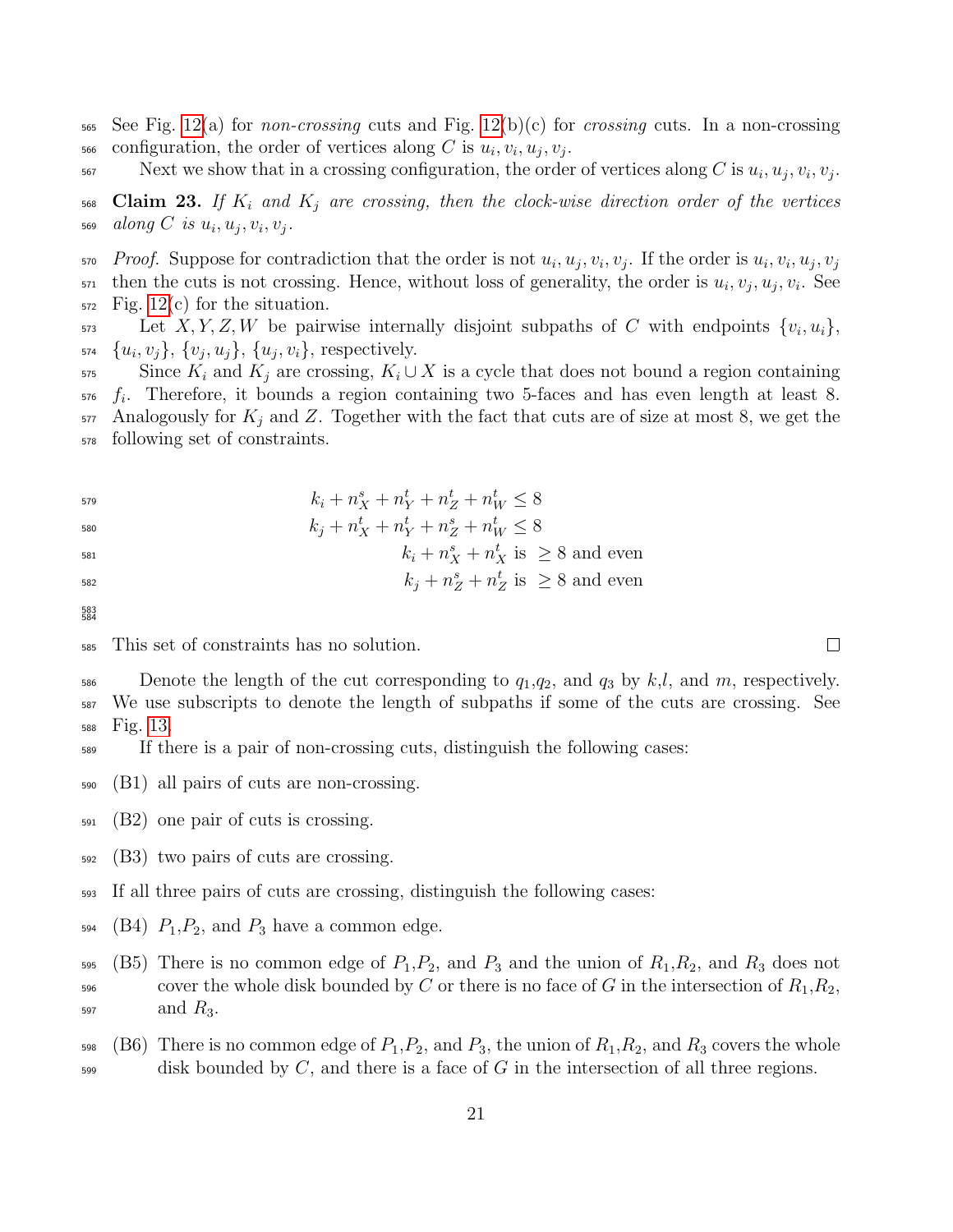

<span id="page-21-0"></span>Figure 12: Possible configurations of two cuts of type B.

 $\frac{600}{200}$  See Fig. [13](#page-22-0) for an illustration of the cases (B1)–(B6). Since one layout may contain different  $\omega$  cuts of type B, we pick  $K_1, K_2, K_3$  such that the number of crossing pairs is minimized.

 $\frac{602}{100}$  Next we give constraints for each of the cases (B1)–(B6). Solutions to these constraints  $\omega$  were obtained by simple computer programs. Critical graphs obtained from  $(Bi)$  are depicted  $_{604}$  in Fig. [4](#page-5-0) as  $(Bij)$  for all i, j.

 $\epsilon_{605}$  Endpoints of  $K_1$ ,  $K_2$ , and  $K_3$  partition C into several internally disjoint paths. To <sup>606</sup> simplify the write-up we refer the reader to Fig. [13](#page-22-0) for the labelings of the paths.

<span id="page-21-1"></span> $\overline{\text{607}}$  Claim 24. The configuration (B1) results in a critical graph where every 5-face shares at <sup>608</sup> least two edges with the boundary. Moreover, in every non-extendable 3-coloring of the outer <sup>609</sup> face, every 5-face contains two source edges.

 $610$  *Proof.* We refer the reader to Fig. [13](#page-22-0) (B1) for the labellings of the regions and paths. It is  $\epsilon_{611}$  enough to include constraints that all cuts are cuts of type B. That is, for  $f_1$ ,

612  $k + n_X^t + n_Y^s + n_Z^s + n_W^s \leq 8,$ 

$$
k + n_X^s + n_X^t \ge 5 \text{ and odd},
$$

$$
k + 9 - (n_X^s + n_X^t) \ge 8
$$
 and even.

<sup>616</sup> The second and third inequalities come from Lemma [6](#page-7-1) which implies that a 5-face must be <sup>617</sup> in a region bounded by an odd cycle of length at least 5 and two 5-faces must be in a region  $618$  bounded by an even cycle of length at least 8. We include the same constraints also for  $f_2$  and <sup>619</sup>  $f_3$ . In addition, we also include few constraints to break the symmetry, e.g.  $n_X^t + n_X^s \ge n_Y^t +$  $n_Y^s \geq n_Z^t + n_Z^s$ . All solutions are in Table [2.](#page-22-1) We obtained the solution by running a program.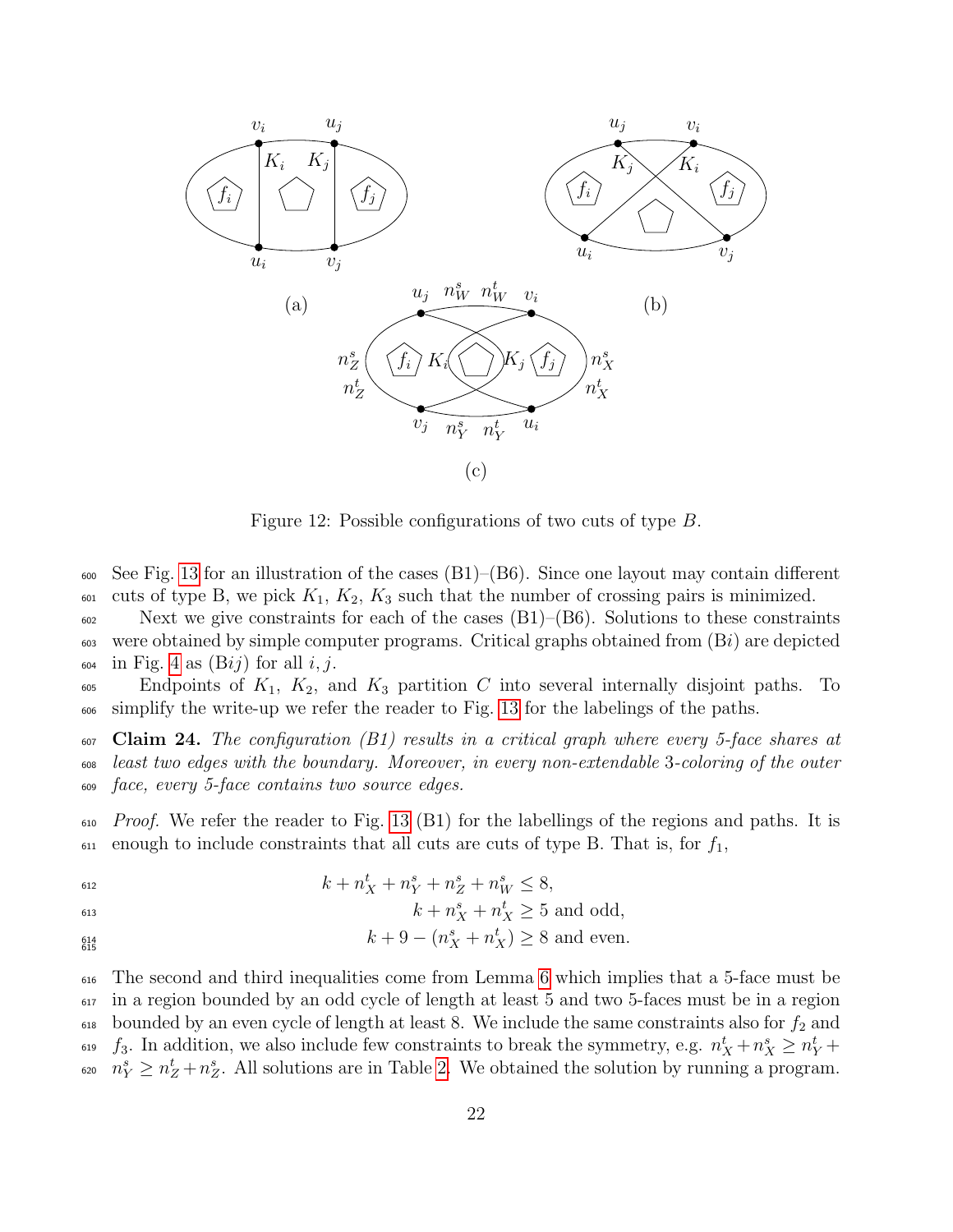



<span id="page-22-0"></span>Figure 13: Possible configurations of cuts  $K_1$ ,  $K_2$ ,  $K_3$ .

| $n^s_{\bf v}$ | $n_X^{\iota}$ | $\mid n_V^s \mid n_V^t \mid$ | $n_Z^s$ | $n_Z^t$ | $n_w^s$  | $n_W^t$ | k              |   | m |
|---------------|---------------|------------------------------|---------|---------|----------|---------|----------------|---|---|
|               |               |                              |         |         |          |         | 3              | 3 |   |
| റ             |               |                              |         |         | $\theta$ |         | $\overline{2}$ | 3 |   |
|               |               |                              |         |         |          |         | 2              |   |   |
|               |               |                              |         |         |          |         | 2              |   |   |

The program is available at <http://orion.math.iastate.edu/lidicky/pub/9cyc/>. By

<span id="page-22-1"></span>Table 2: Solutions in Lemma [17,](#page-13-0) Case 2.

621

<sup>622</sup> inspecting the solutions from Table [2,](#page-22-1) we conclude that they satisfy the statement of the <sup>623</sup> claim.  $\Box$  $\Box$ 

<sup>624</sup> For the remaining five cases, we give the sets of constraints but we skip the justifications <sup>625</sup> since they add not much value. We provide the programs for solving the sets of equations <sup>626</sup> and helping with checking the solutions online.

627 Claim 25. Configurations  $(B2)$ – $(B6)$  result in critical graphs  $(B21)$ – $(B52)$ . Every graph in <sup>628</sup> Fig. [4](#page-5-0) represents several graphs that can be obtained from the depicted graph by identifying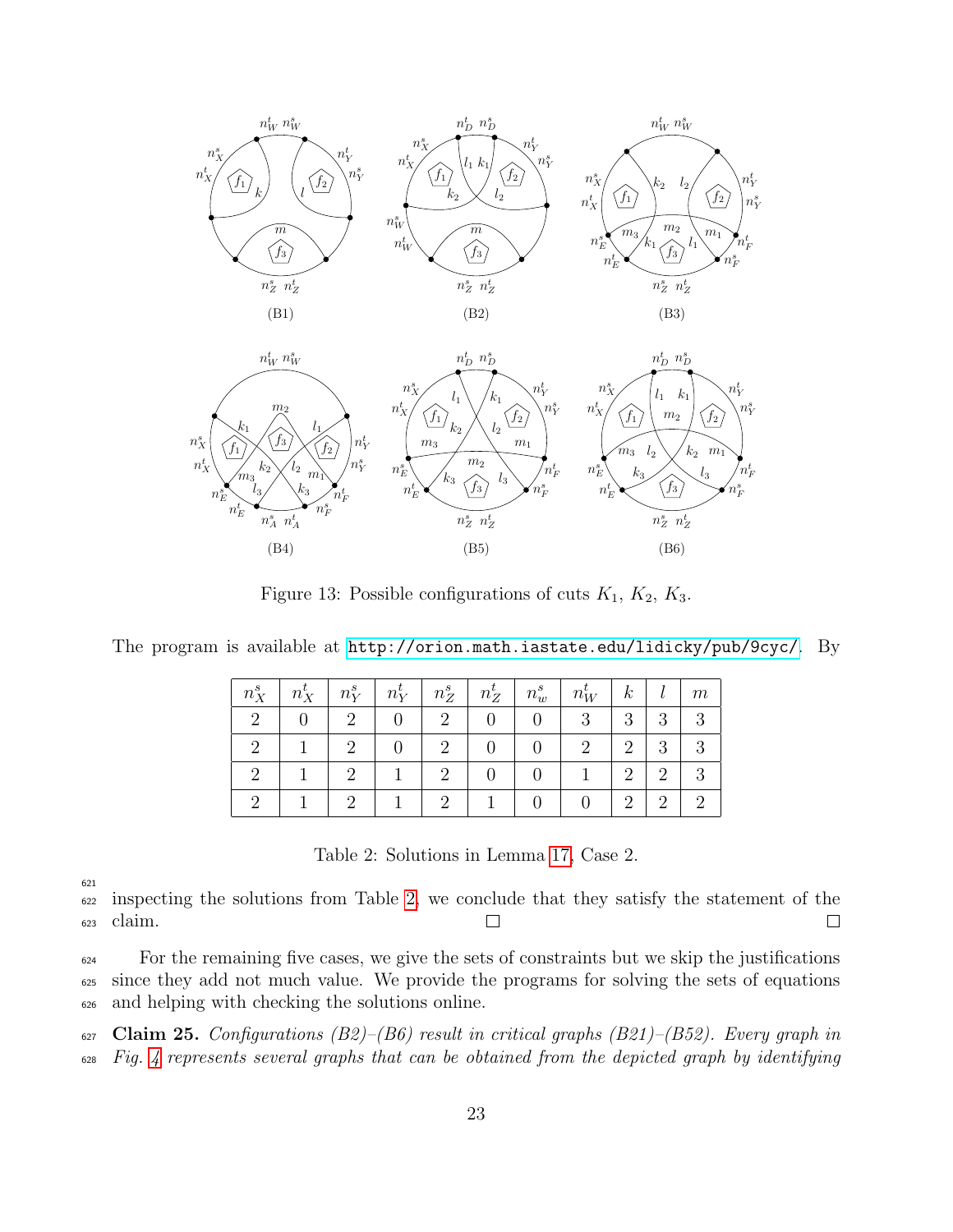<sup>629</sup> edges and vertices and by filling every face of even size by a quadrangulation with no sepa- $\epsilon_{30}$  rating 4-cycles. Moreover, the 5-faces in (B21) and (B22) that share two edges with C can  $\epsilon_{31}$  moved along C as long as it stays neighboring with a region with three sink edges.

 $F_{632}$  *Proof.* Outline: For each case we include constraints that all three cuts are of type B as explained in the proof of Claim [24.](#page-21-1) In addition, we use the constraint that the cycles bounding an even number of 5-faces must have sufficiently long even length and the cycles bounding an odd number of 5-faces must have sufficiently large odd length.

<sup>636</sup> We also use constraints that if two cuts are crossing, then it is not possible to replace <sup>637</sup> them by a non-crossing pair. For example, we add the following constraint when dealing <sup>638</sup> with (B2):

$$
\begin{array}{c} 639 \\ 640 \end{array}
$$

<span id="page-23-0"></span>
$$
k_1 < l_1 - n_D^t + n_D^s. \tag{28}
$$

 $\epsilon_{41}$  Let  $K_1'$  be a cut of type B for layout  $q_1$  consisting of paths denoted by  $k_2$  and  $l_1$ . Notice  $\epsilon_{42}$  that now  $K_1'$  and  $K_2$  are no longer crossing. From the minimality of the number of crossing  $\epsilon_{43}$  pairs, the capacity of  $K_1'$  is strictly bigger than the capacity of  $K_1$ . The difference of the  $\epsilon_{44}$  capacities is  $l_1 + n_D^s - k_1 - n_D^t$ , which is strictly greater than 0. This gives equation [\(28\)](#page-23-0). A 645 simplification of the equation is just  $k_1 < l_1 + d$ , which is sufficient in (B2), since all solutions <sup>646</sup> of (B2) have  $n_D^t = 0$  anyway.

 $\delta$ <sup>47</sup> For a path in  $\{X, Y, Z, W, A, D, E, F\}$ , we use its lower case letter to denote its length.  $\mu_{648}$  We use the following sets of constraints for cases (B2)–(B6):

$$
(B2):
$$

649  $d \geq 1$   $l_1 < k_1 + d$ 650  $k_1 < l_1 + d$   $x + k_2 + l_1 \ge 5$  and odd<br>  $y + k_1 + l_2 \ge 5$  and odd<br>  $z + w + k_2 + l_2 \ge 7$  and odd 651  $y + k_1 + l_2 > 5$  and odd  $z + w + k_2 + l_2 > 7$  and odd if  $w > 0$  $\frac{652}{653}$   $x + d + y + k_2 + l_2 \ge 8$  and even  $x + y + z + w + l_1 + k_1 \ge 9$  and odd (B3):

| $654$           | $min\{e, f\} \geq 1$                          | $m_1 < l_1 + f$                |
|-----------------|-----------------------------------------------|--------------------------------|
| $655$           | $l_1 < m_1 + f$                               | $m_3 < k_1 + e$                |
| $k_1 < m_3 + e$ | $z + k_1 + m_2 + l_1 \geq 5$ and odd          |                                |
| $657$           | $y + m_1 + l_2 \geq 5$ and odd                | $x + m_3 + k_2 \geq 5$ and odd |
| $858$           | $y + z + f + k_1 + m_2 + l_2 \geq 8$ and even |                                |

$$
(B4):
$$

660 min{a, k<sub>3</sub>, l<sub>3</sub>} > 1 y + f + k<sub>3</sub> + k<sub>2</sub> + m<sub>2</sub> + l<sub>1</sub> > 8 and even 661  $k_2 + l_2 + m_2 \ge 5$  and odd  $f + y + w + x + m_3 + k_2 + k_3 \ge 9$  and odd<br>  $x + k_1 + m_3 \ge 5$  and odd  $e + x + k_1 + m_2 + l_2 + l_3 \ge 8$  and ever <sup>662</sup>  $x + k_1 + m_3 > 5$  and odd  $e + x + k_1 + m_2 + l_3 > 8$  and even <sup>663</sup>  $y + l_1 + m_1 \ge 5$  and odd  $y + w + x + e + l_3 + l_2 + m_1 \ge 9$  and odd  $f + y + w + x + e + l_3 + k_3 \geq 9$  and odd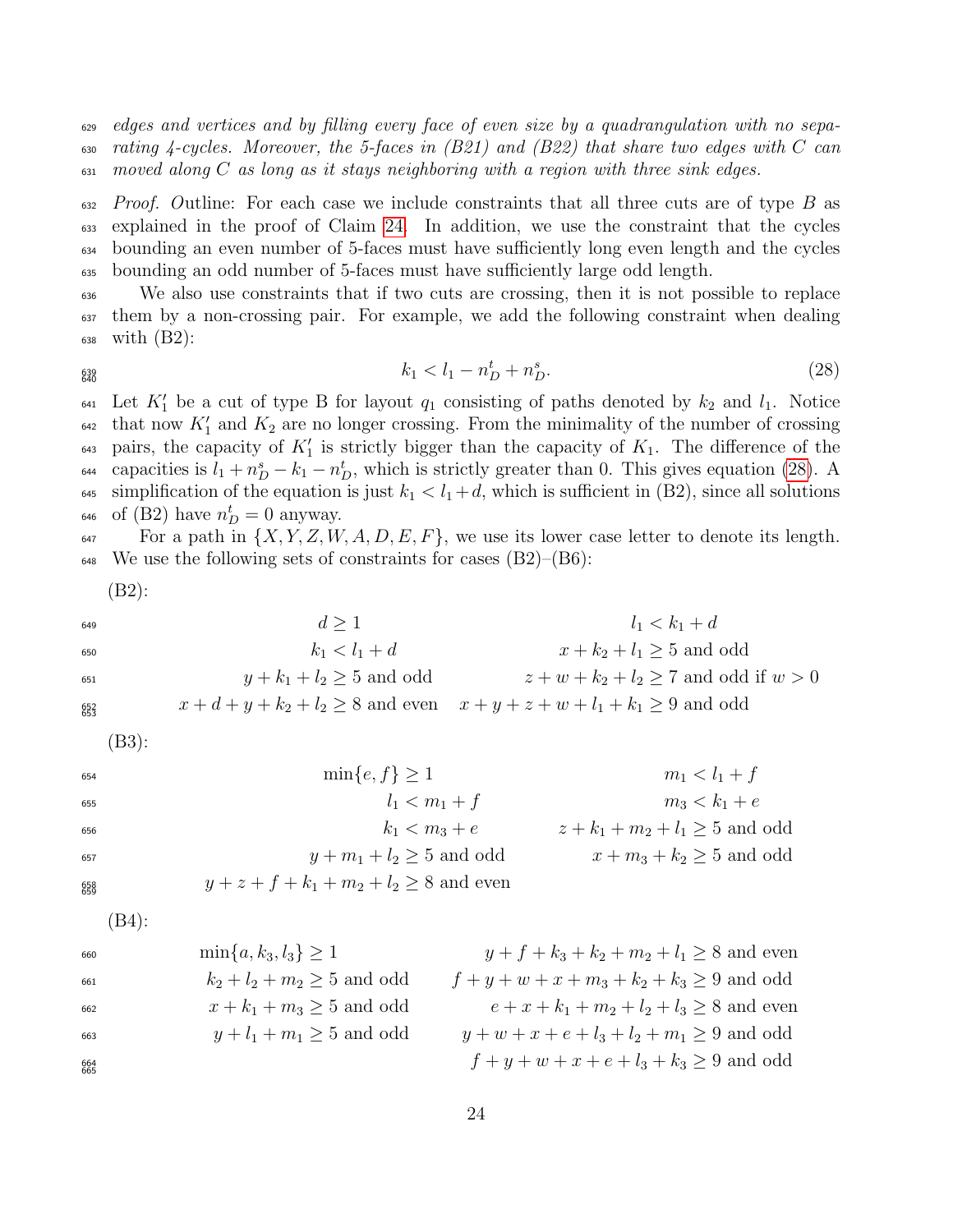(B5):

$$
\lim_{667} \{k_2, l_2, m_2\} < k_2 + l_2 + m_2 \text{ or } k_2 = l_2 = m_2 = 0
$$

669  $\min\{d, e, f\} \ge 1$   $\max\{m_1, l_3\} < \min\{m_1, l_3\} + f$ <br>  $\max\{k_1, l_1\} < \min\{k_1, l_1\} + d$   $\max\{k_3, m_3\} < \min\{k_3, m_3\} + e$ 670 max ${k_1, l_1}$  < min ${k_1, l_1}$  + d max ${k_3, m_3}$  < min ${k_3, m_3}$  + e <sup>671</sup>  $y + k_1 + l_2 + m_1 \ge 5$  and odd  $x + l_1 + k_2 + m_3 \ge 5$  and odd <sup>672</sup>  $z + k_3 + m_2 + l_3 \ge 5$  and odd  $y + f + l_3 + l_2 + k_1 \ge 7$  and odd  $\frac{673}{674}$   $x + e + k_3 + k_2 + l_1 \ge 7$  and odd

(B6):

$$
\min\{d, e, f\} \ge 1 \qquad \min\{k_2, l_2, m_2\} \ge 1 \qquad y + k_1 + m_1 \ge 5 \text{ and odd}
$$
\n
$$
x + l_1 + m_3 \ge 5 \text{ and odd} \qquad z + k_3 + l_3 \ge 5 \text{ and odd}
$$

 We enumerated all solutions to all five sets of constraints, and we checked that the resulting graphs are depicted in Fig. [4.](#page-5-0) In order to eliminate mistakes in computer programs, we have two implementations by different authors and we checked that they give identical  $\epsilon_{681}$  results. Sources for programs for cases (B2)–(B6) together with their outputs can be found at <http://orion.math.iastate.edu/lidicky/pub/9cyc/>.  $\Box$ 

This finishes the proof of Lemma [18.](#page-15-0)

## 4 Acknowledgements

 This work was supported by the European Regional Development Fund (ERDF), project NTIS - New Technologies for the Information Society, European Centre of Excellence,  $687 \quad \text{CZ}.1.05/1.1.00/02.0090.$ 

 The first author was supported by Basic Science Research Program through the National Research Foundation of Korea(NRF) funded by the Ministry of Science, ICT & Future Planning(2011-0011653).

 The second and third authors were supported by project P202/12/G061 of the Grant Agency of the Czech Republic.

The last author was supported by NSF grants DMS-1266016.

## References

<span id="page-24-0"></span> $\begin{bmatrix} 1 \end{bmatrix}$  V. A. Aksenov. The extension of a 3-coloring on planar graphs. Diskret. Analiz, (Vyp. 26 Grafy i Testy):3–19, 84, 1974.

 $\Box$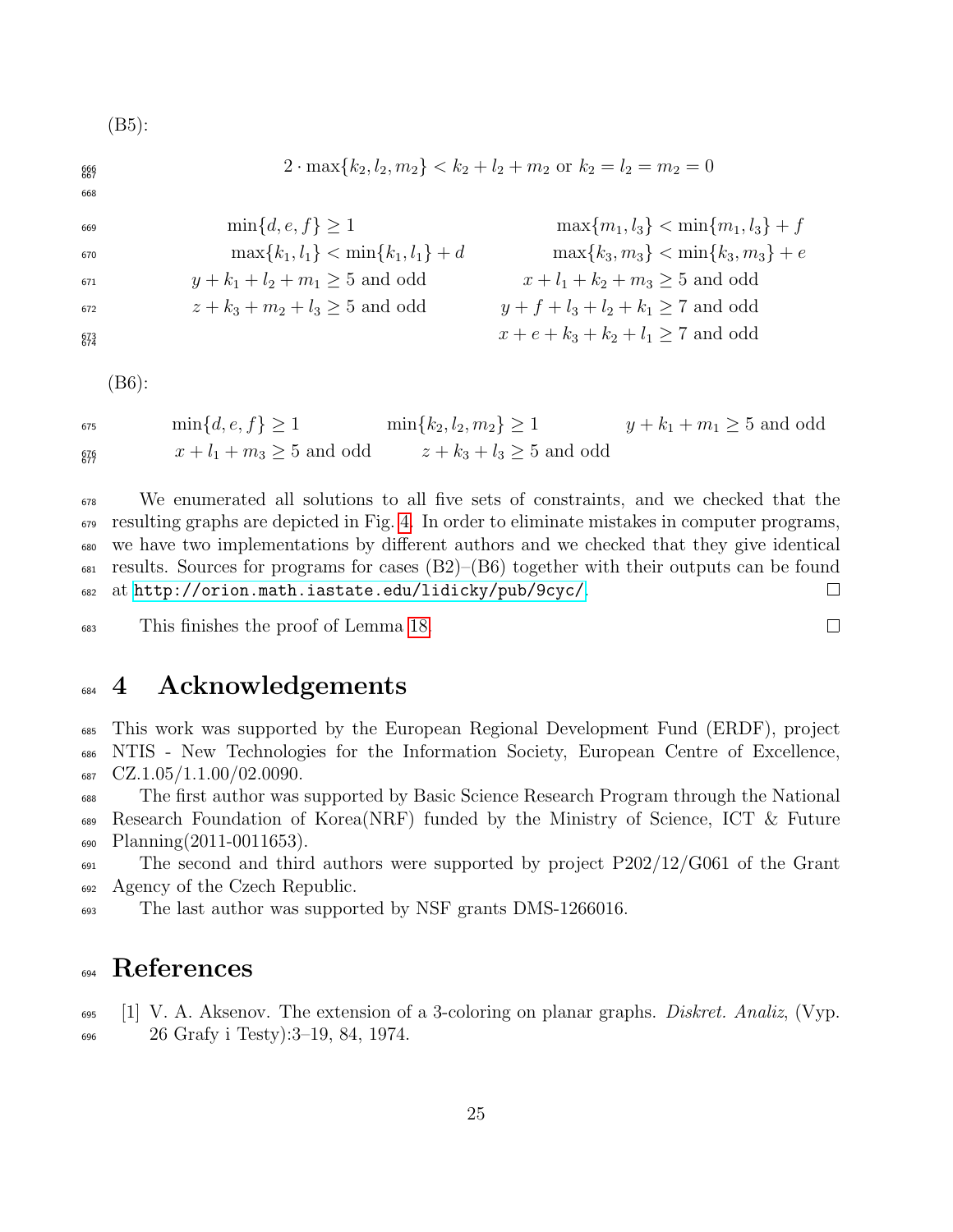- <span id="page-25-13"></span> $697$  [2] V. A. Aksenov, O. V. Borodin, and A. N. Glebov. On the continuation of a 3-coloring <sub>698</sub> from two vertices in a plane graph without 3-cycles. *Diskretn. Anal. Issled. Oper. Ser.*  $\frac{699}{1, 9(1):3-26, 2002.}$
- <span id="page-25-8"></span><sup>700</sup> [3] V. A. Aksenov, O. V. Borodin, and A. N. Glebov. Continuation of a 3-coloring from a 6-  $T_{701}$  face to a plane graph without 3-cycles. *Diskretn. Anal. Issled. Oper. Ser.* 1, 10(3):3–11, <sup>702</sup> 2003.
- <span id="page-25-9"></span><sup>703</sup> [4] V. A. Aksenov, O. V. Borodin, and A. N. Glebov. Continuation of a 3-coloring from a  $7-5$  7-face onto a plane graph without 3-cycles. Sib. Elektron. Mat. Izv., 1:117–128, 2004.
- <span id="page-25-1"></span> $_{705}$  [5] K. Appel and W. Haken. Every planar map is four colorable. I. Discharging. *Illinois J.*  $_{706}$  Math.,  $21(3):429-490, 1977$ .
- <span id="page-25-2"></span> $\frac{1}{707}$  [6] K. Appel, W. Haken, and J. Koch. Every planar map is four colorable. II. Reducibility.  $_{708}$  Illinois J. Math.,  $21(3):491-567$ , 1977.
- <span id="page-25-4"></span> $_{709}$  [7] O. V. Borodin. A new proof of Grünbaum's 3 color theorem. *Discrete Math.*, 169(1-<sup>710</sup> 3):177–183, 1997.
- <span id="page-25-3"></span> $_{711}$  [8] O. V. Borodin. Colorings of plane graphs: A survey. *Discrete Math.*, 313(4):517–539. <sup>712</sup> 2013.
- <span id="page-25-5"></span><sup>713</sup> [9] O. V. Borodin, Z. Dvoˇr´ak, A. V. Kostochka, B. Lidick´y, and M. Yancey. Planar 4-critical  $_{714}$  graphs with four triangles. *European J. Combin.*,  $41:138-151$ ,  $2014$ .
- <span id="page-25-14"></span><sup>715</sup> [10] O. V. Borodin, A. V. Kostochka, B. Lidick´y, and M. Yancey. Short proofs of coloring <sup>716</sup> theorems on planar graphs. *European J. Combin.*, 36:314–321, 2014.
- <span id="page-25-0"></span> $717$  [11] D. P. Dailey. Uniqueness of colorability and colorability of planar 4-regular graphs are  $N_{18}$  NP-complete. *Discrete Math.*,  $30(3):289-293$ , 1980.
- <span id="page-25-7"></span> $_{719}$  [12] Z. Dvořák and B. Lidický. 4-critical graphs on surfaces without contractible ( $\leq 4$ )- $_{720}$  cycles. *SIAM J. Discrete Math.*,  $28(1):521-552$ ,  $2014$ .
- <span id="page-25-6"></span> $721$  [13] Z. Dvořák and K.-i. Kawarabayashi. Choosability of planar graphs of girth 5.  $ArXiv$  $_{722}$  e-prints, Sept. 2011.
- <span id="page-25-12"></span> $_{723}$  [14] Z. Dvořák, D. Kráľ, and R. Thomas. Three-coloring triangle-free graphs on surfaces I. <sup>724</sup> Extending a coloring to a disk with one triangle. Submitted, 2013.
- <span id="page-25-11"></span> $_{725}$  [15] Z. Dvořák, D. Kráľ, and R. Thomas. Three-coloring triangle-free graphs on surfaces IV. <sup>726</sup> 4-faces in critical graphs. Manuscript, 2014.
- <span id="page-25-10"></span> $727 \mid 16$  Z. Dvořák and B. Lidický. 3-coloring triangle-free planar graphs with a precolored <sup>728</sup> 8-cycle. Accepted to J. Graph Theory, 2014.